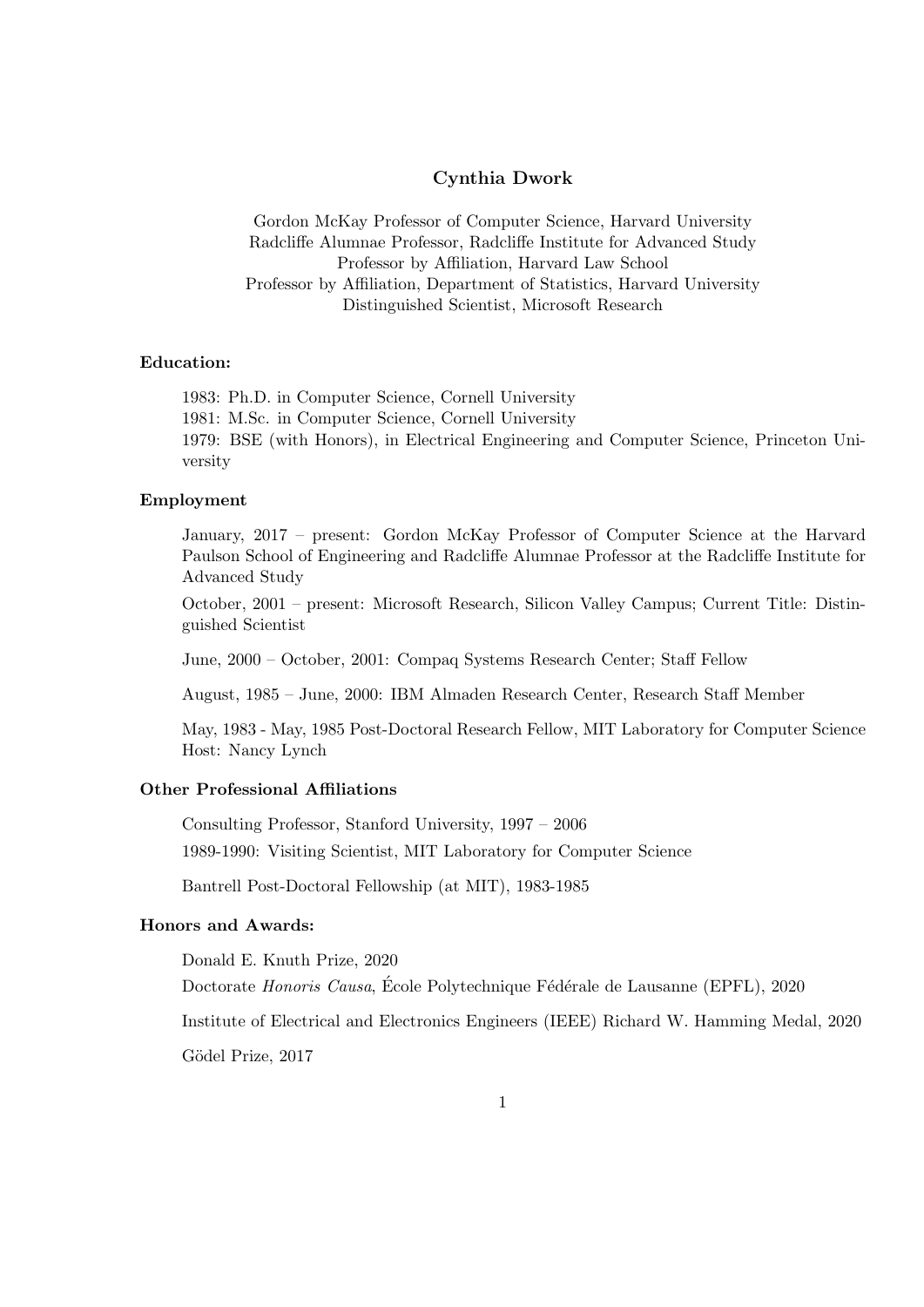Fellow of the American Philosophical Society, elected 2016

Fellow of the Association for Computing Machinery, elected 2016

Member of the National Academy of Sciences, elected 2014

Fellow of the American Academy of Arts and Sciences, elected 2008

Member of the National Academy of Engineering, elected 2008

Fellow of the Association for Computing Machinery, elevated 2015

Theory of Cryptography Conference Test of Time Award, 2016

PET Award for Outstanding Research in Privacy Enhancing Technologies, 2009

Edsger W. Dijkstra Prize, 2007

Charles Ira Young Tablet and Medal for Excellence in Independent Research, Department of Electrical Engineering and Computer Science, Princeton University, 1979

### Grants

Alfred P. Sloan Foundation, "Towards Practicing Privacy," (with J. Mitchell and D. Nekipelov) "Collaborative Proposal: Foundations of Adaptive Data Analysis," NSF CCF-1763665, Algorithmic Foundations (medium) award, with Aaron Roth, Adam Smith, and James Zou, 2018

"Representation via Representations," with Giovanni Parmigiani (Dana Farber), Harvard Data Science Initiative, 2018 "Pseudo-Randomness and the Crystal Ball," with O. Reingold, 2020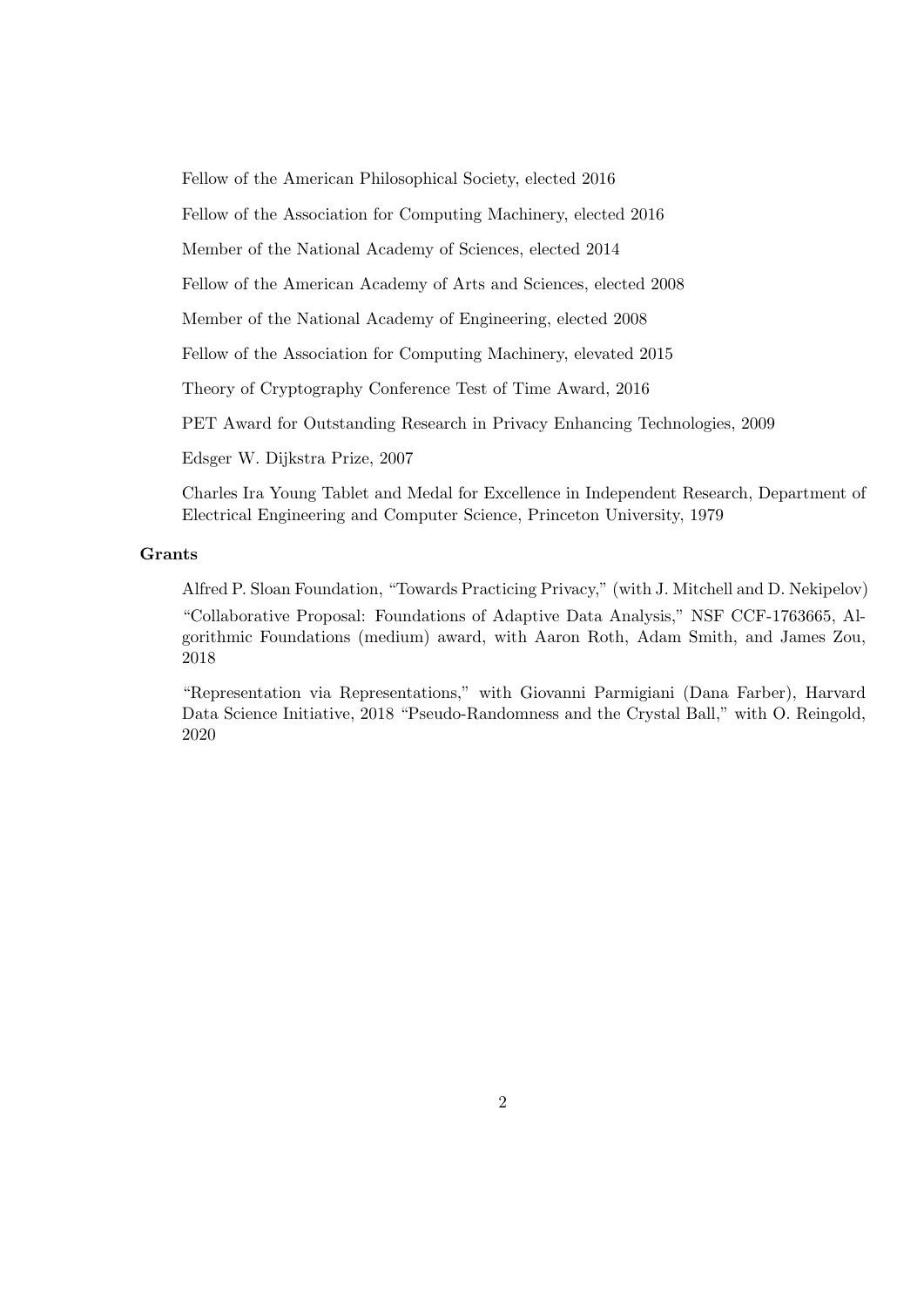#### Books and Book Chapters

Federal Statistics, Multiple Data Sources, and Privacy Protection: Next Steps. Panel on Improving Federal Statistics for Policy and Social Science Research Using Multiple Data Sources and State-of-the-Art Estimation Methods, National Academies of Sciences, Engineering, and Medicine, The National Academies Press, 2017.

Innovations in Federal Statistics: Combining Data Sources While Protecting Privacy. Panel on Improving Federal Statistics for Policy and Social Science Research Using Multiple Data Sources and State-of-the-Art Estimation Methods, National Academies of Sciences, Engineering, and Medicine, The National Academies Press, 2017.

Strengthening Data Science Methods for Department of Defense Personnel and Readiness Missions, Committee on Strengthening Data Science Methods for Department of Defense Personnel and Readiness Missions, National Academies of Sciences, Engineering, and Medicine, National Academies Press (2016)

The Algorithmic Foundations of Differential Privacy, with Aaron Roth, NOW Publishers, 2014

Differential Privacy: A Cryptographic Approach to Private Data Analysis, concluding chapter of Privacy, Big Data, and the Public Good: Frameworks for Engagement, Lane, Stoddard, Bender, and Nissenbaum, editors, Cambridge University Press, 2014

Protecting Individual Privacy in the Struggle Against Terrorism, Committee on Technical and Privacy Dimensions of Information for Terrorism Prevention and Other National Goals (National Research Council), National Academies Press (2008)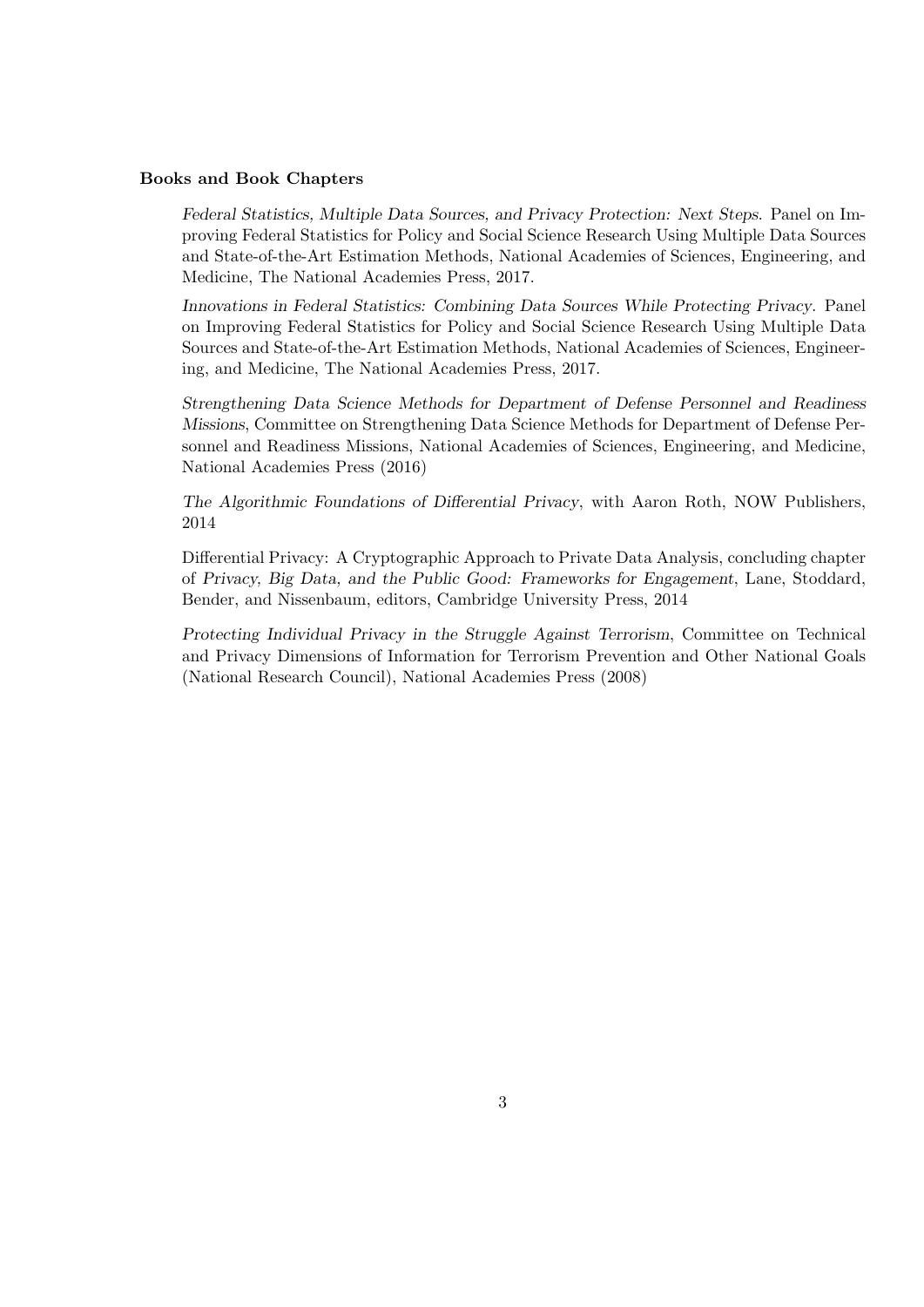## Professional Activities:

Co-founder (with Omer Reingold) of Symposium on Foundations of Responsible Computing Member-at-Large of the 2016, 2017, and 2018 Class Membership Committee, National Academy of Sciences

Member of the National Academies Panel on Improving Federal Statistics for Policy and Social Science Research Using Multiple Data Sources and State-of-the-Art Estimation Methods, 2015 – present

Member of the National Research Council Committee on Strengthening Data Science Methods for Department of Defense Personnel and Readiness Missions, 2014 – 2016

Member of the National Research Council Committee on Technical and Privacy Dimensions of Information for Terrorism Prevention and Other National Goals (National Research Council), 2006-2008.

Member-at-Large, Executive Committee of ACM SIGACT, 2009-2011

SIGACT Committee for the Advancement of Theoretical Computer Science, 2008-2013

Founding Editor, Journal of Privacy and Confidentiality, 2008 – present; Editor-in-Chief since 2017

Member, Computing Community Consortium, 2016-2018

Editorial Boards. Journal of Algorithms (1990 - 2006), Information and Computation (1991(?) - 2010), J. Cryptology (1999-2010)

#### Advisory Boards.

Insitute for Quantitative Social Sciences (IQSS), April 2020–present

Center of Mathematical Sciences and Applications (CMSA), September 2019–preseent

Advisory Board, AI Now, 2017–present

Advisory Board, Harvard Data Science Initiative, 2017–present

Inaugural Chair, Scientific Advisory Board, Alan Turing Institute, 2016–present

Advisory Board, Berkman Klein Assembly for Internet and Society, Harvard, 2016– present

Science Advisory Board, Institute for Pure and Applied Mathematics (IPAM), 2015 present

Advisory Board, Advisory Board, Electronic Privacy Information Center (EPIC), 2015(?) present

External Advisory Board, Simons Institute (at UC Berkeley), 2012 - 2015

Member of External Review Committee, Computer Science at IST Austria, 2013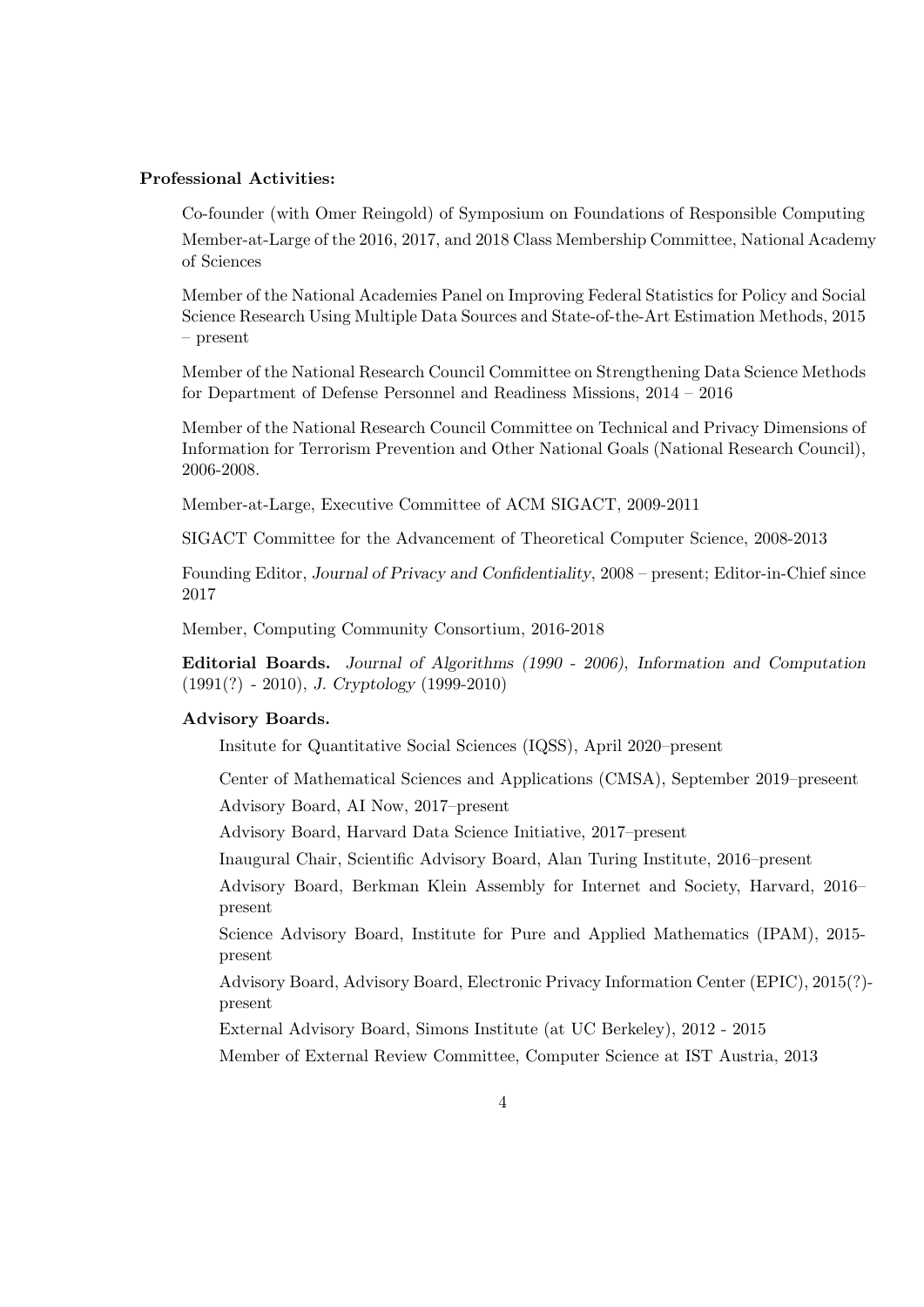External Advisory Board, Integrating Data for Analysis, Anoymization, and Sharing (iDASH; a National Center for Biomedical Computing), 2011 - 2015

External Advisory Board of DIMACS (1996 – 2008)

Scientific Advisory Board, Bertinoro International Center for Informatics (2004 – 2008) IACR Fellows Committee (2004 – 2009)

Chair of the Steering Committee of the Symposium on Principles of Distributed Com-

puting, 1993-1995;

### Workshops, Programs, Conferences

- 1. co-founded the Symposium on Foundations of Responsible Computing (FORC), an annual conference dedicated to mathematically strong research in computation and society writ large; inaugural meeting will be at Harvard Center of Mathematical Sciences and Applications, June, 2020
- 2. Wrong at the Root: Racial Bias and the Tension Between Numbers and Words in Non-Internet Data (with Patricia Williams), cross-disciplinary workshop, part of Simons Institute Summer Cluster on Algorithmic Fairness, June, 2019
- 3. Simons Institute Summer Cluster on Algorithmic Fairness (with Sampath Kannan and Jamie Morgenstern), May-June, 2019
- 4. DP Deployed (with Abhishek Bhowmick, David O'Brien, and Abhradeep Thakurta), held at the American Academy of Arts and Sciences with funding from the Sloan Foundation, September, 2018
- 5. Adaptive Data Analysis, held at the Simons Institute with funding from the Sloan Foundation, July, 2018
- 6. Simons Institute Short Summer Cluster on Algorithmic Fairness (with Sampath Kannan and Guy Rothblum), July 2018
- 7. Algorithmic Fairness (with Guy Rothblum), workshop at STOC, June, 2018
- 8. Mathematical Foundations of Data Science (with Mark Bun, Toni Pitassi, Guy Rothblum, Thomas Steinke, and Kunal Talwar), Banff (Banff International Research Station), April-May, 2018
- 9. Algorithmic challenges in protecting privacy for biomedical data, with Anand Sarwate, Sriram Sankararaman, and James Zou, IPAM, January, 2018
- 10. Four Facets of Differential Privacy, Institute for Advanced Study and Sloan Foundation, Princeton, November 2016
- 11. Defining Fairness, with Urs Gasser and Alexandra Wood, Harvard University, November 2016
- 12. Session on Differential Privacy and Statistics, IMS/Bernoulli World Congress of Probability and Statistics 2016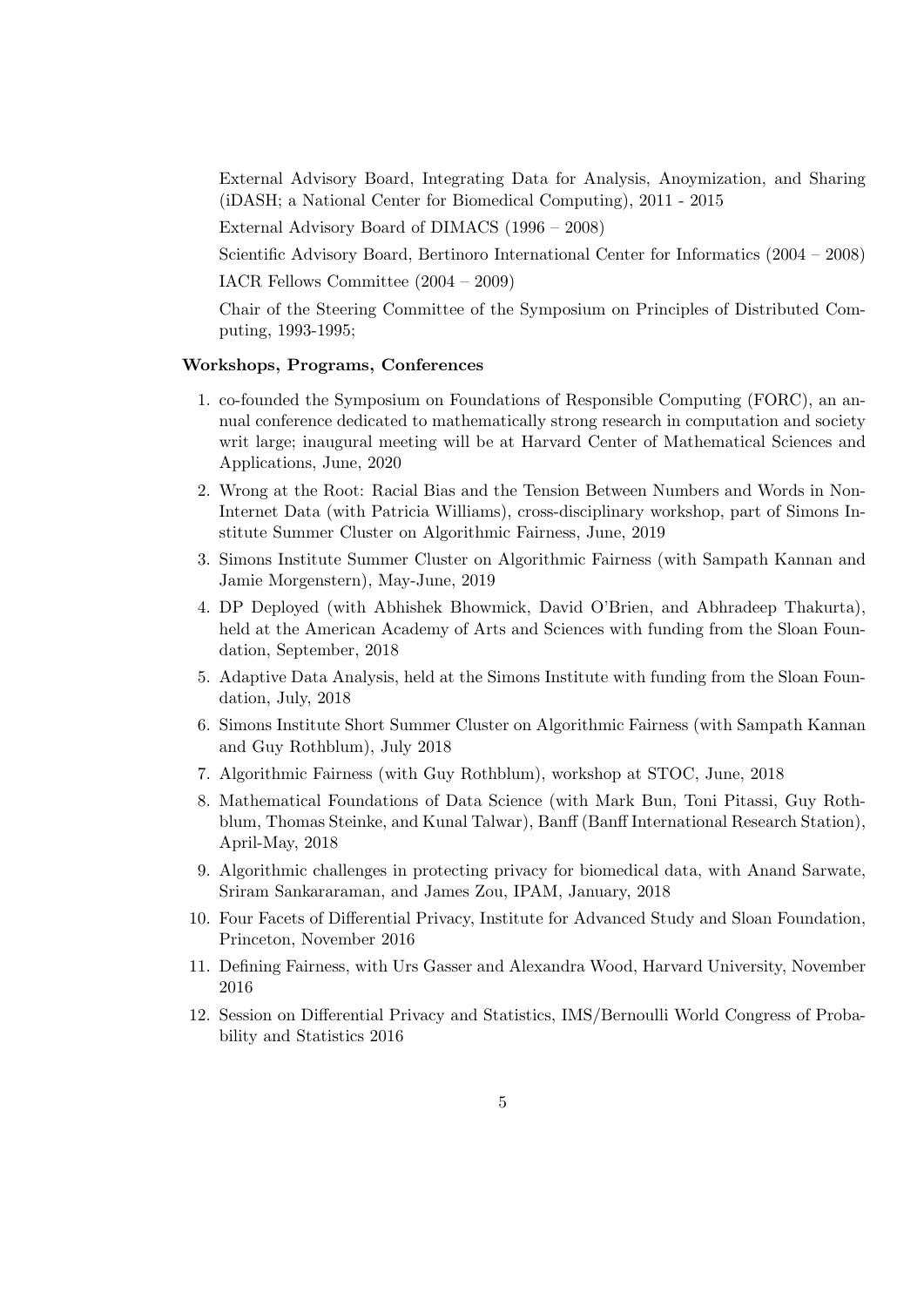- 13. Differential Privacy: Analyzing Sensitive Data and Implications, AAAS 2015 Annual Meeting (with S. Vadhan), February 2015
- 14. Big Data and Differential Privacy, Simons Institute (UC Berkeley) (with K. Talwar, A. Blum, K. Chaudhuri, and M. Jordan), December, 2013.
- 15. New Directions in the Science of Privacy, March 2013, Simons Foundation (with M. Naor)
- 16. Differential Privacy and Law and Policy, March 2013, funded by Sloan Foundation, Benjamin Cardozo School of Law (with M. Naor, P. Ohm, and F. Wu)
- 17. Differential Privacy and Economics and Social Sciences, March 2013, funded by Sloan Foundation, hosted at Simons Foundation (with M. Naor and D. Nekipelov)
- 18. Statistical and Learning-Theoretic Challenges in Data Privacy, February 2010, Institute of Pure and Applied Mathematics, UCLA (with A. Smith, S. Fienberg, and A. Slavkovic)
- 19. Microsoft Research, Asia, Theory Workshop, April, 2008 (with A. Bogdanov, W. Chan, and S. Teng)
- 20. Microsoft Research / Carnegie-Mellon Center for Computational Thinking Mindswap on Privacy, October, 2007 (with L. Cranor, K. Talwar, and R. Williams
- 21. NSF/Microsoft/IBM-Sponsored Workshop on Data Confidentiality, September, 2007 (with S. Fienberg, E. Bertino, E. Viegas, and L. Zayatz)
- 22. BICI workshop (Bertinoro): Computer Science / Statistics Workshop On Privacy and Confidentiality, July, 2005 (with S. Fienberg)
- 23. BICI and DIMACS workshop on Mathematics of Web Search and Meta-Search, Bertinoro, June 2004 (with A. Gelman and D. Sivakumar)
- 24. DIMACS workshop on Privacy-Preserving Data Mining, March, 2004 (with B. Pinkas and R. Wright)
- 25. IPAM Workshop on Cryptography, Los Angeles, CA, Jan 2002
- 26. MSRI Workshop on Number-Theoretic Aspects of Cryptography, Berkeley, CA, October, 2000
- 27. Workshop on Parallel and Distributed Computing, Dagstuhl, 1995
- 28. SIAM Minisymposium on Theory of Distributed Computing, 1992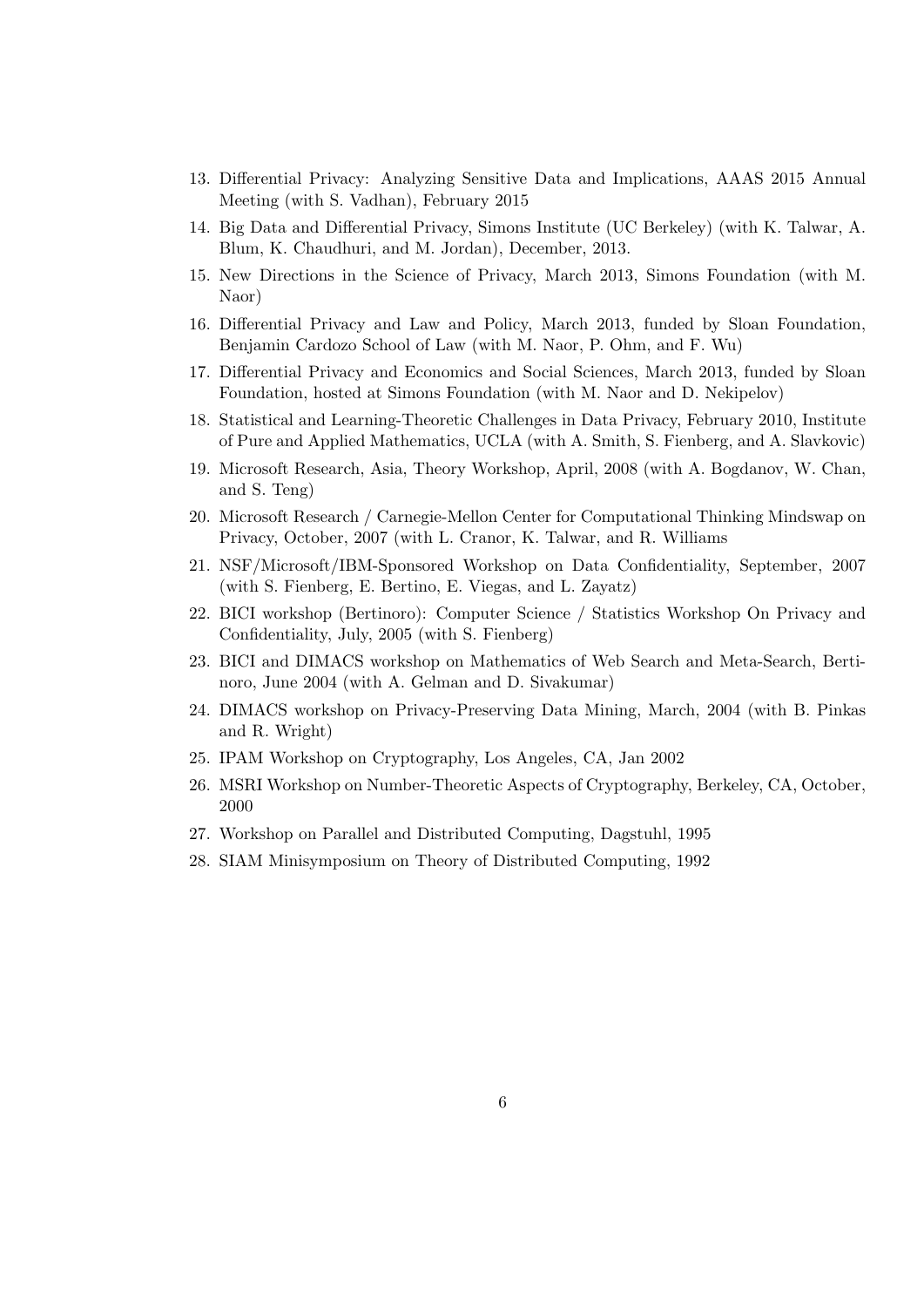## Miscellaneous:

- 1. Hold first, second, and third Black Belt degrees in Chun do Kwon style of Tae Kwon Do (Korean Karate).
- 2. Instructor, Mountain View Los Altos Adult School, Tae Kwon Do class, 1990 1995
- 3. Designed and Taught Seminar on Women's Self-Protection, a four-hour workshop teaching physical and non-physical avoidance of and defense against assault.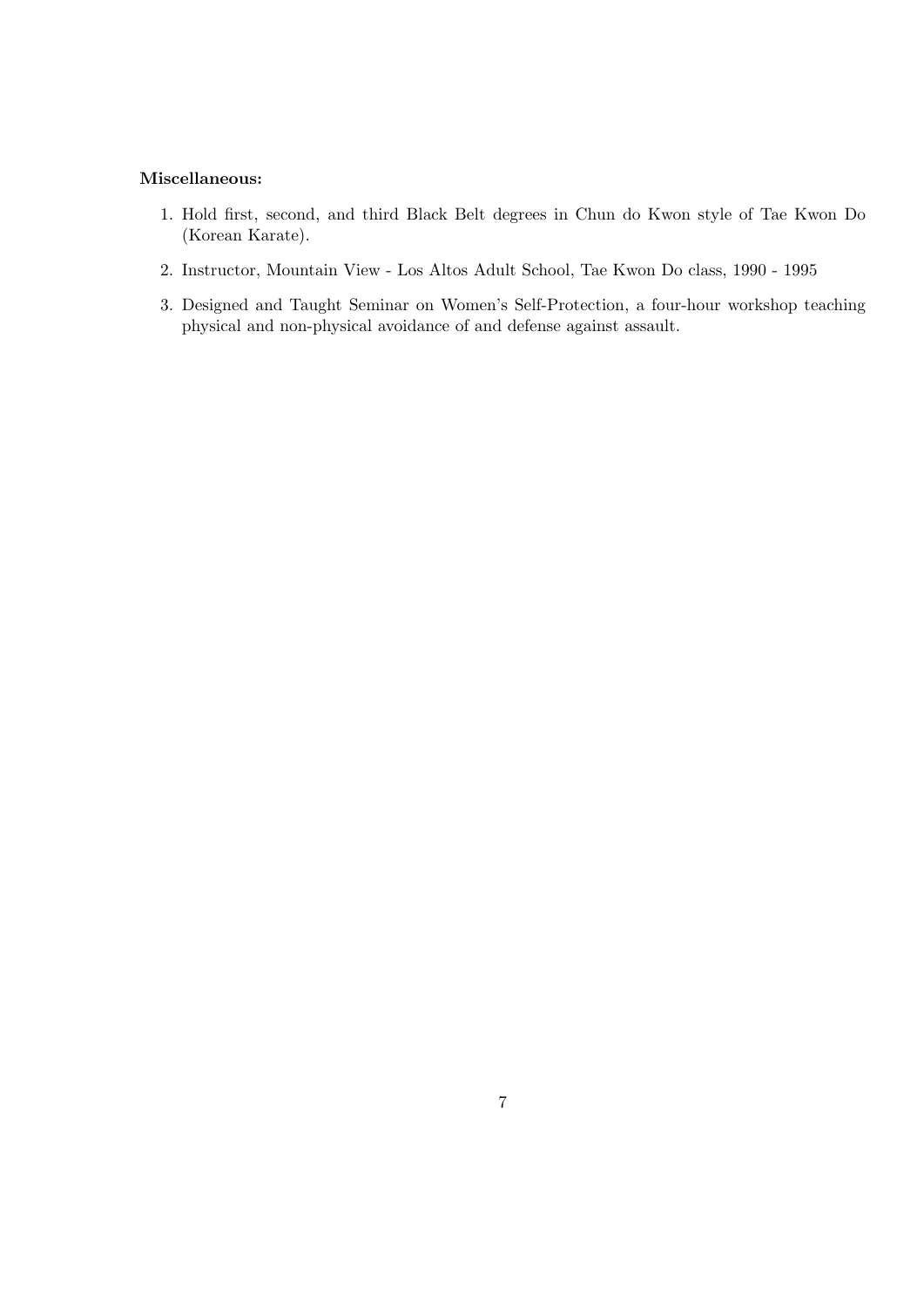#### Selected Lectures

- 1. (Titles TBD), Simons Lectures, Ivited Lectures, MIT Math Department, Spring 2020 (planned)
- 2. Title TBD, Keynote talk, First SIAM Conference on Mathematics of Data Science (MDS), 2020 (planned)
- 3. Differential Privacy and the US Census, Keynote talk, ACM Symposium on Principles of Database Systems (PODS) 2019
- 4. Differential Privacy and the US Census, Keynote talk, ACM Federated Computing Research Conference (FCRC) 2019
- 5. Differential Privacy and the People's Data, International Association for Cryptologic Research (IACR) Distinguished Lecture, 2019
- 6. Recent Developments in Algorithmic Fairness, Keynote talk, International Conference on Learning Representations (ICLR) 2019
- 7. Science briefing on Differential Privacy, Invited Lecture, National Association of Science Writers annual meeting, October 2018
- 8. "The Emerging Theory of Algorithmic Fairness," Keynote talk, ACM Symposium on Theory of Computing (STOC), June 2108
- 9. "Making Algorithms Play Fair," You and AI, flagship lecture series of the Royal Society, June 2018
- 10. "Fair Questions," Keynote talk, AAAI Conference on Artificial Intelligence, 2018
- 11. "Privacy in the Land of Plenty," AMS Josiah Willard Gibbs Lecture, AMS Joint Mathematics Meetings, 2018
- 12. "Differential Privacy: Gateway Theory," Plenary talk, SIAM Symposium on Discrete Algorithms (SODA), 2018
- 13. "Theory for Society: Fairness in Classification," Invited talk, Theory of Cryptography Conference, 2017
- 14. "What's Fair?" Keynote talk, ACM Conference on Knowledge Discovery and Data Mining (KDD) 2017
- 15. "The Promise of Differential Privacy," Rothschild Lecture, Isaac Newton Institute, November 2016
- 16. "Theory for Society," Snowbird, July 2016
- 17. "Privacy in the Land of Plenty," SIAM General Meeting, July 2016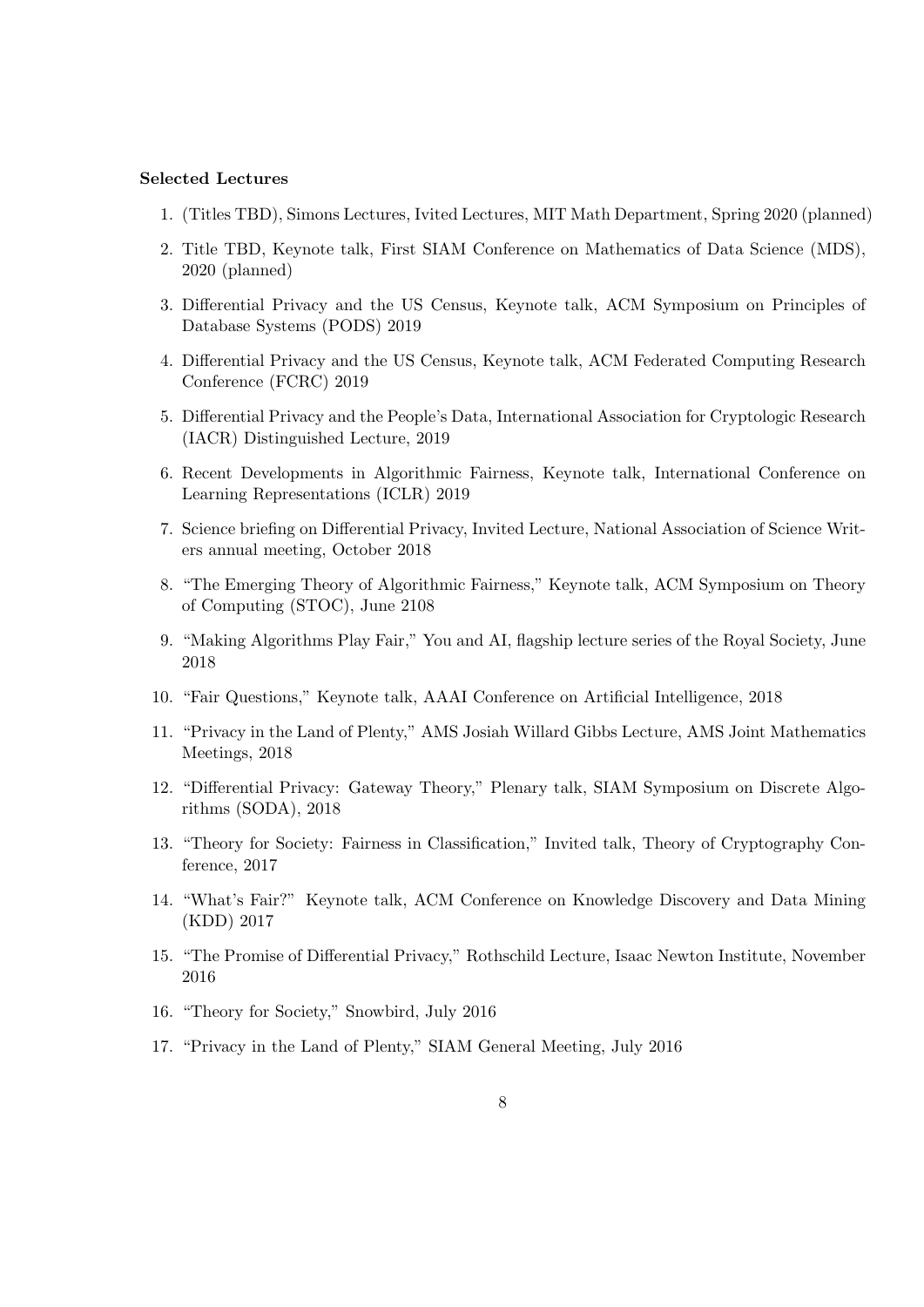- 18. "Accuracy, Privacy, and Validity: When Right is Wrong and Wrong is Right," SIAM Meeting on Discrete Mathematics, June 2016
- 19. "The Mete and Measure of Privacy," Class III (Engineering and Applied Sciences) Research Briefing, National Academy of Sciences Annual Meeting, April 2015 (session highlighting the research of new members)
- 20. Plenary Lecture, "Differential Privacy and False Discovery Control," Information Theory and Applications (ITA), February 2015
- 21. Plenary Lecture, "Privacy in the Land of Plenty," NIPS, December 2014
- 22. "A Surprising Application of Differential Privacy," Celebration of the 50th Anniversary of Computer Science at Cornell, October, 2014
- 23. Plenary Lecture, "Pleasures, Pressures, and Surprises of Differential Privacy," Society of Epidemeologic Research, June 2014
- 24. "The State of the Art of Privacy Protection," Big Data Privacy Workshop Advancing the State of the Art in Technology and Practice, co-hosted by the White House Office of Science and Technology Policy and MIT, March 2014
- 25. "Differential Privacy Dreams and Nightmares," Celebration of the 70th Birthday of Butler Lampson, February, 2014
- 26. "Natural Differential Privacy," Verification, Model Checking, and Abstract Interpretation (VMCAI), January 2014
- 27. "The Mete and Measure of Privacy," Future of Statistical Sciences Workshop, (the Statistics2013 Capstone Event), November 2013
- 28. Keynote talk, "Privacy-Preserving Data Analysis: From Fallacious to Felicitous ... and to Fruition!" Very Large Databases (VLDB), August, 2013
- 29. Plenary Lecture, "Differential Privacy and the Power of (Formalizing) Negative Thinking," European Joint Conferences on Theory and Practice of Software (ETAPS), March, 2012
- 30. "The Promise of Differential Privacy," Keynote talk, International Conference on Data Mining (ICDM), 2011
- 31. "Privacy against many arbitrary low-sensitivity queries," International Congress of Mathematicians, 2010
- 32. "New Directions In Private Data Analysis," Plenary Lecture, SODA 2010
- 33. "Rethinking privacy and disclosure limitation from a cryptographic perspective," in invited session, "Oh privacy where art thou? Mapping the landscape of data confidentiality," Joint Statistics Meeting (JSM) 2009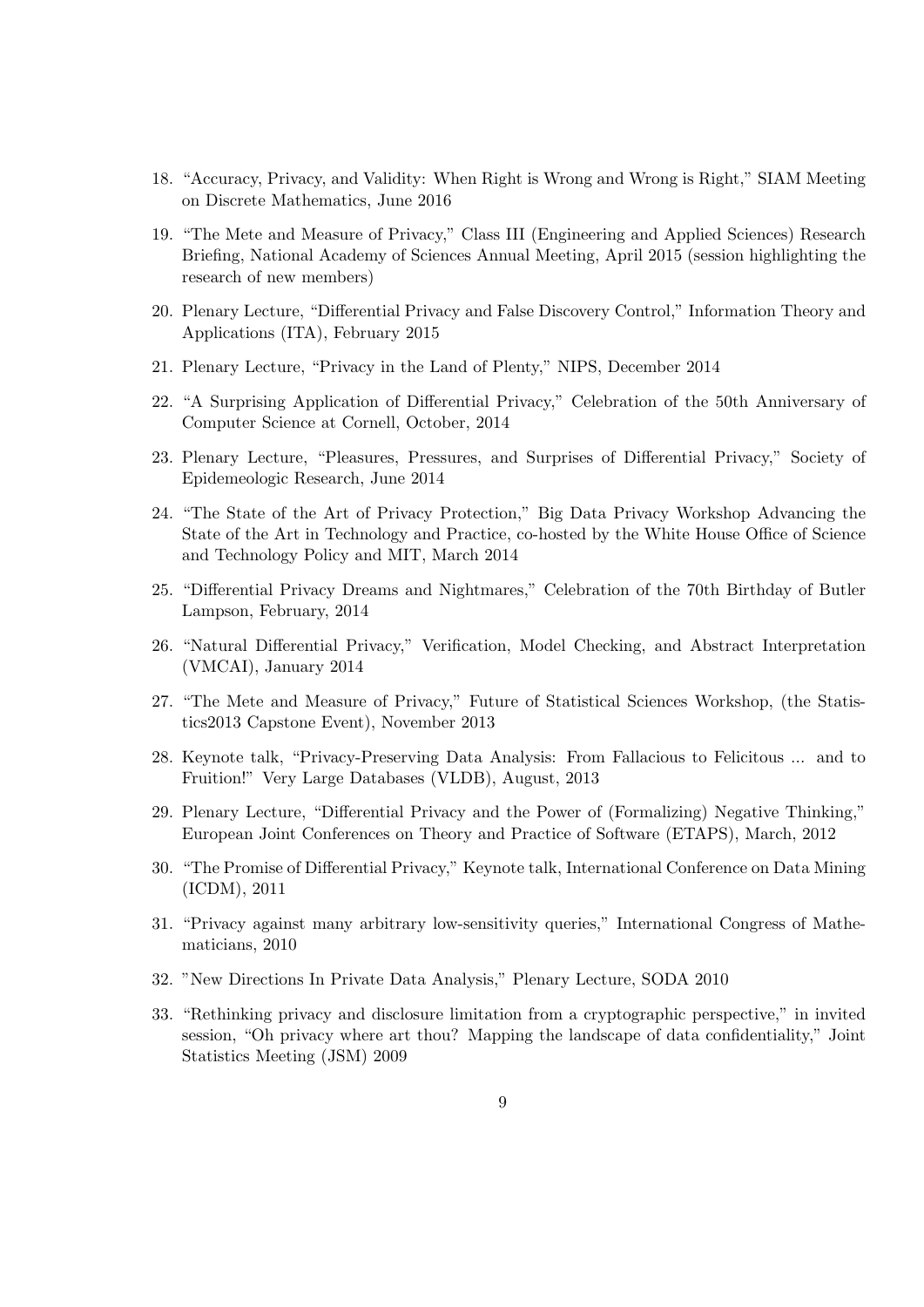- 34. "The Differential Privacy Frontier," Theory of Cryptography Conference (TCC) 2009
- 35. "Differential Privacy: A Survey of Results," Keynote talk, Theory and Applications of Models of Computation (TAMC) 2008, Xian, China, 4/2008.
- 36. "An Ad Omnia Approach to Defining and Achieving Private Data Analysis," Keynote talk, First ACM SIGKDD Workshop on Privacy, Security, and Trsut in KDD (PinKDD), 2007.
- 37. "Differential Privacy," Plenary Lecture, ICALP, 2006.
- 38. "Sub-Linear Queries (SuLQ) Statistical Databases: Privacy with Power," RSA, 2005
- 39. "Fighting Spam: The Science," LATIN 2004.
- 40. "Positive Applications of Lattices to Cryptography," Mathematical Foundations of Computer Science (MFCS'97), Bratislava, Slovakia, 8/1997.
- 41. "Copyright? Protection?" Plenary Lecture, Federated Computing Research Conference, 5/1996.
- 42. 25th Congress of the Mexican Mathematical Association, plenary lecture, Xalapa, Mexico, 1992
- 43. "Zero-Knowledge with Finite State Verifiers," CRYPTO '88, Santa Barbara, California, 1988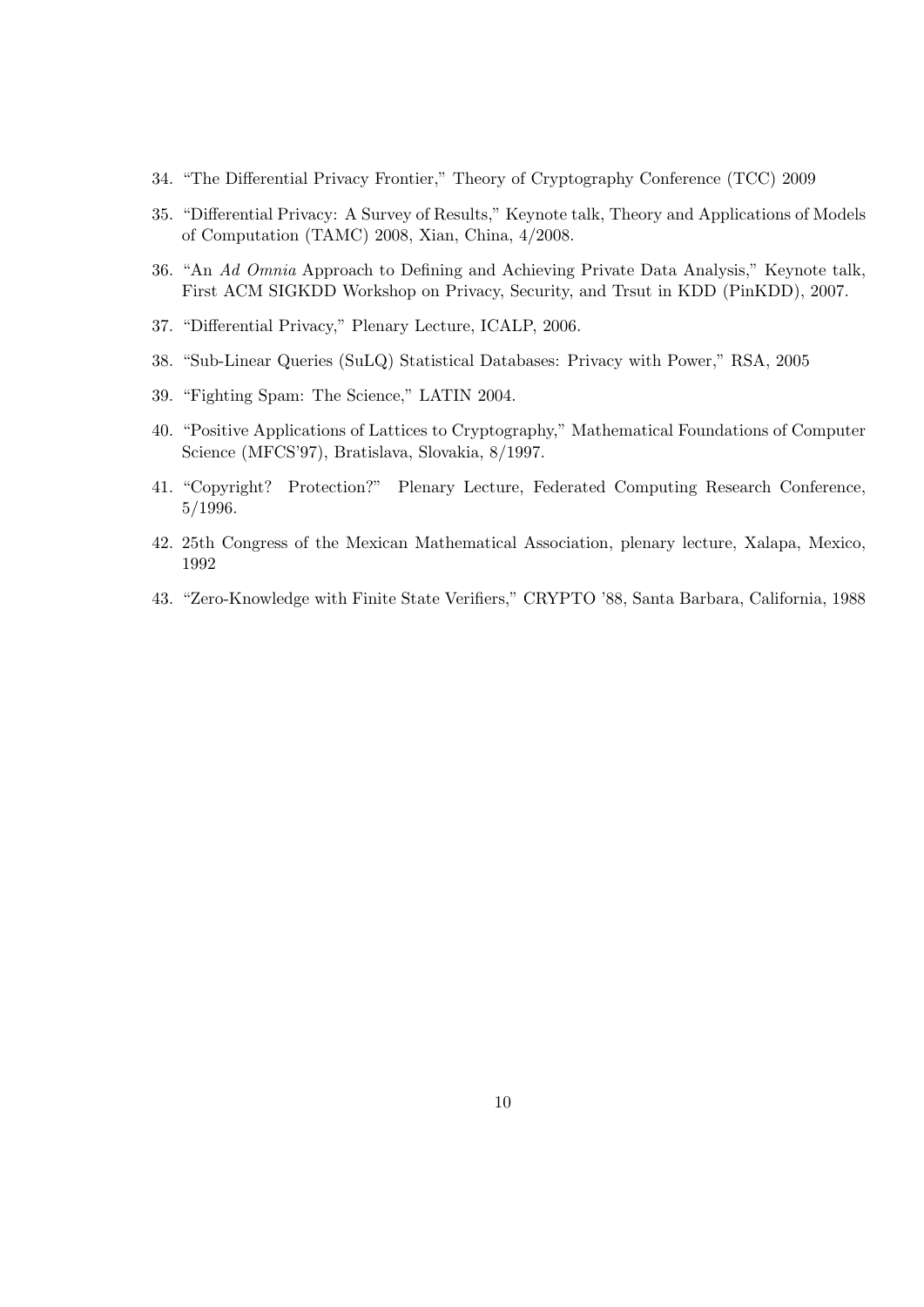## Publications

#### Publications in Journals

- 1. C. Dwork, P. Kanellakis, and J. Mitchell, "On the Sequential Nature of Unification," J. of Logic Programming 1(1), 1985
- 2. S. Cook, C. Dwork, and R. Reischuk, "Upper and Lower Time Bounds for Parallel RAMS Without Simultaneous Writes", SIAM J. Computing 15(1), 1986
- 3. D. Dolev, C. Dwork, and L. Stockmeyer, "On the Minimal Synchronism Needed for Distributed Consensus," JACM 34(1), 1987
- 4. C. Dwork and Y. Moses, "Knowledge and Common Knowledge in a Byzantine Environment: Crash Failures," Information and Computation 88(2) (1990)
- 5. B. Chor and C. Dwork, "Randomization in Byzantine Agreement" Advances in Computing Research, Volume 4, JAI Press Inc (1989)
- 6. C. Dwork, N. Lynch, and L. Stockmeyer, "Consensus in the presence of Partial Synchrony," JACM, 35(2), 1988
- 7. C. Dwork, P. Kanellakis, and L. Stockmeyer, "Parallel Algorithms for Term Matching," SIAM J. Computing 17(4), 1988
- 8. C. Dwork, D. Peleg, N. Pippenger, and E. Upfal, "Fault Tolerance in Networks of Bounded Degree," SIAM J. Computing 17(5), 1988
- 9. B. Coan, D. Dolev, C. Dwork, and L. Stockmeyer, "The Distributed Firing Squad Problem," SIAM J. Computing 18(5), 1989
- 10. C. Dwork, D. Shmoys, and L. Stockmeyer, Flipping persuasively in constant time, SIAM J. Computing 19 (1990), 472–499.
- 11. C. Dwork and L. Stockmeyer, "A Gap Theorem for 2-Way Probabilistic Finite State Automata," SIAM J. Computing 19(6) (1990).
- 12. B. Coan, and C. Dwork, "Simultaneity is Harder Than Agreement," Information and Computation 91(2), 1991
- 13. A. Bar-Noy, D. Dolev, C. Dwork, and R. Strong, "Shifting Gears: Changing Algorithms on the Fly to Expedite Byzantine Agreement," Information and Computation 97 (2), 1992, pp. 205-233
- 14. C. Dwork and L. Stockmeyer, "Finite State Verifiers I: The Power of Interaction" JACM 39(4), 1992, pp. 800–828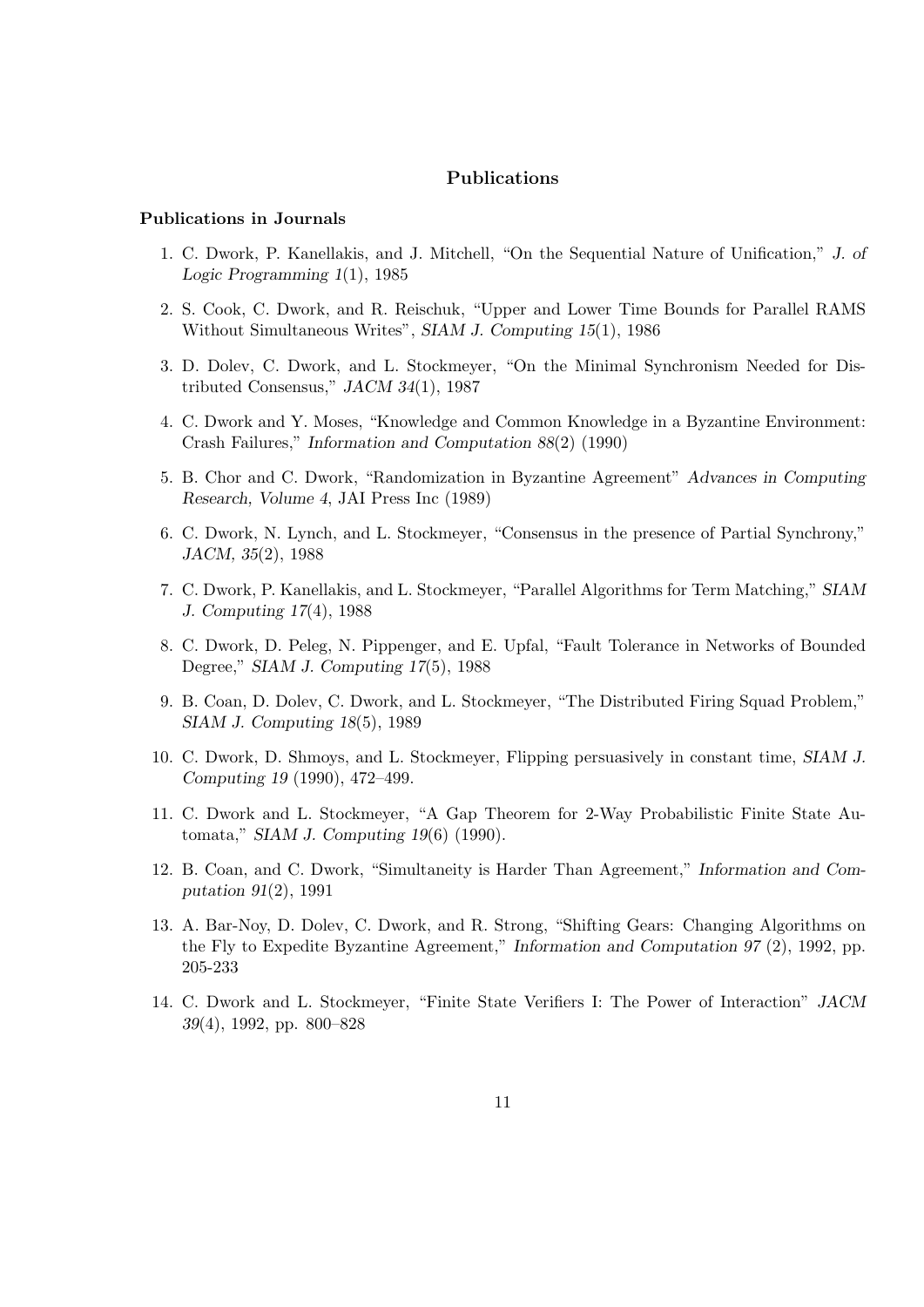- 15. C. Dwork and L. Stockmeyer, "Finite State Verifiers II: Zero Knowledge" JACM 39(4), 1992, pp. 829–858
- 16. D. Dolev, C. Dwork, O. Waarts, and M. Yung, "Perfectly Secure Message Transmission," JACM 40(1), 1993, pp. 17-47
- 17. H. Attiya, D. Dwork, N. Lynch, and L. Stockmeyer, "Bounds on the Time to Reach Agreement in the Presence of Timing Uncertainty,"  $JACM$  41(1), pp. 122 – 152 (1994)
- 18. C. Dwork and M. Naor, "Efficient Existentially Unforgeable Signatures," J. Cryptology 11(3), pp. 187 – 208, 1998
- 19. C. Dwork, M. Herlihy, and O. Waarts, "Contention in Shared-Memory Algorithms," JACM 44(6), 1997
- 20. C. Dwork "Copyright? Protection?" The Mathematics of Coding, Extraction, and Distribution, The IMA Volumes in Mathematics and its Applications 107 Editors: G. Cybenko, D. O'Leary, and J. Rissanen, Springer Verlag
- 21. C. Dwork and O. Waarts, "Simple and Efficient Bounded Concurrent Timestamping and the Traceable Use Abstraction  $JACM$  46(5), pp. 633 – 666, 1999.
- 22. C. Dwork, J. Halpern, and O. Waarts, "Accomplishing Work in the Presence of Failures," SIAM J. Computing 27(5), pp. 1457 – 1491 (1998)
- 23. C. Dwork, M. Herlihy, S. Plotkin, and O. Waarts, "Time-Lapse Snapshots," SIAM J. Computing 28(5), pp. 1848 – 1874, 1999.
- 24. D. Dolev, C. Dwork, and M. Naor, "Non-Malleable Cryptography" SIAM J. Computing 30(2), pp. 391–437, 2000.
- 25. C. Dwork, M. Naor, O. Reingold, and L. Stockmeyer, "Magic Functions," JACM 50(6), pp. 852–921, 2003.
- 26. C. Dwork, M. Naor, and A. Sahai, "Concurrent Zero Knowledge," JACM 51(6), pp¿ 851–898, 2004
- 27. D. Dolev, C. Dwork, and M. Naor, "Non-Malleable Cryptography" to be reprinted by SIAM with a "pre-introduction" describing progress during the 13 years 1991–2003, in SIAM Review, 2003.
- 28. S. Chien, C. Dwork, S. Chien, C. Dwork, R. Kumar, D. Simon, and D. Sivakumar, Towards Exploiting Link Evolution, Internet Mathematics 1 (3), 2003.
- 29. C. Dwork and M. Naor, Zaps and Their Applications, SIAM J. Comput. 36(6), pp. 1513– 1543, 2007.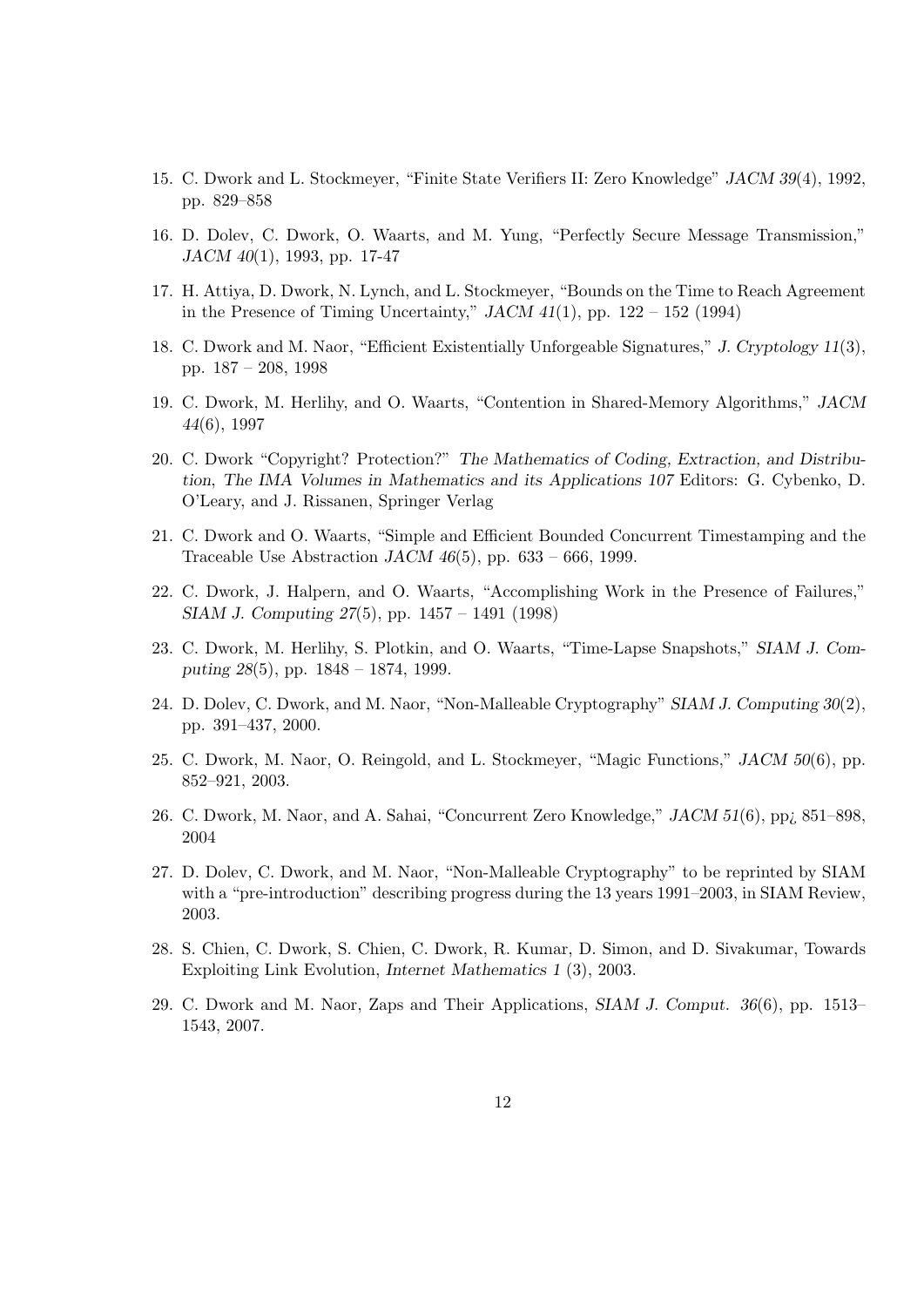- 30. C. Dwork, A Firm Foundation for Private Data Analysis, Communications of the ACM 54(1), 2011.
- 31. C. Dwork and M. Noar, On the Difficulties of Disclosure Prevention in Statistical Databases or The Case for Differential Privacy, Journal of Privacy and Confidentiality 2(1), 2010.
- 32. C. Dwork, A firm foundation for private data analysis. CACM 54(1), 2011
- 33. L. Backstrom, C. Dwork, J.M. Kleinberg, Wherefore art thou R3579X?: anonymized social networks, hidden patterns, and structural steganography, CACM 54(12), 2011
- 34. C. Dwork and R. Pottenger, Toward practicing privacy, JAMIA 20(1), (2013)
- 35. C. Dwork, V. Feldman, M. Hardt, T. Pitassi, O. Reingold, and A. Roth, The reusable holdout: Preserving validity in adaptive data analysis, Science, 349(6248), 636-638. Winner of the 2015 Pat Goldberg Memorial Best Paper Award
- 36. C. Dwork, F. McSherry, K. Nissim, and A. Smith, Calibrating Noise to Sensitivity in Private Data Analysis, J. Privacy and Confidentiality, 2016
- 37. C. Dwork, A. Smith, T. Steinke, and J. Ullman, Exposed! A Survey of Attacks on Private Data, Annual Reviews of Statistics and its Application, 2016
- 38. C. Dwork, V. Feldman, M. Hardt, T. Pitassi, O. Reingold, and A. Roth, Guilt-Free Data Reuse, CACM, 2017
- 39. C. Dwork and J. Ullman, The Fienberg Problem, J. Privacy and Confidentiality, 2019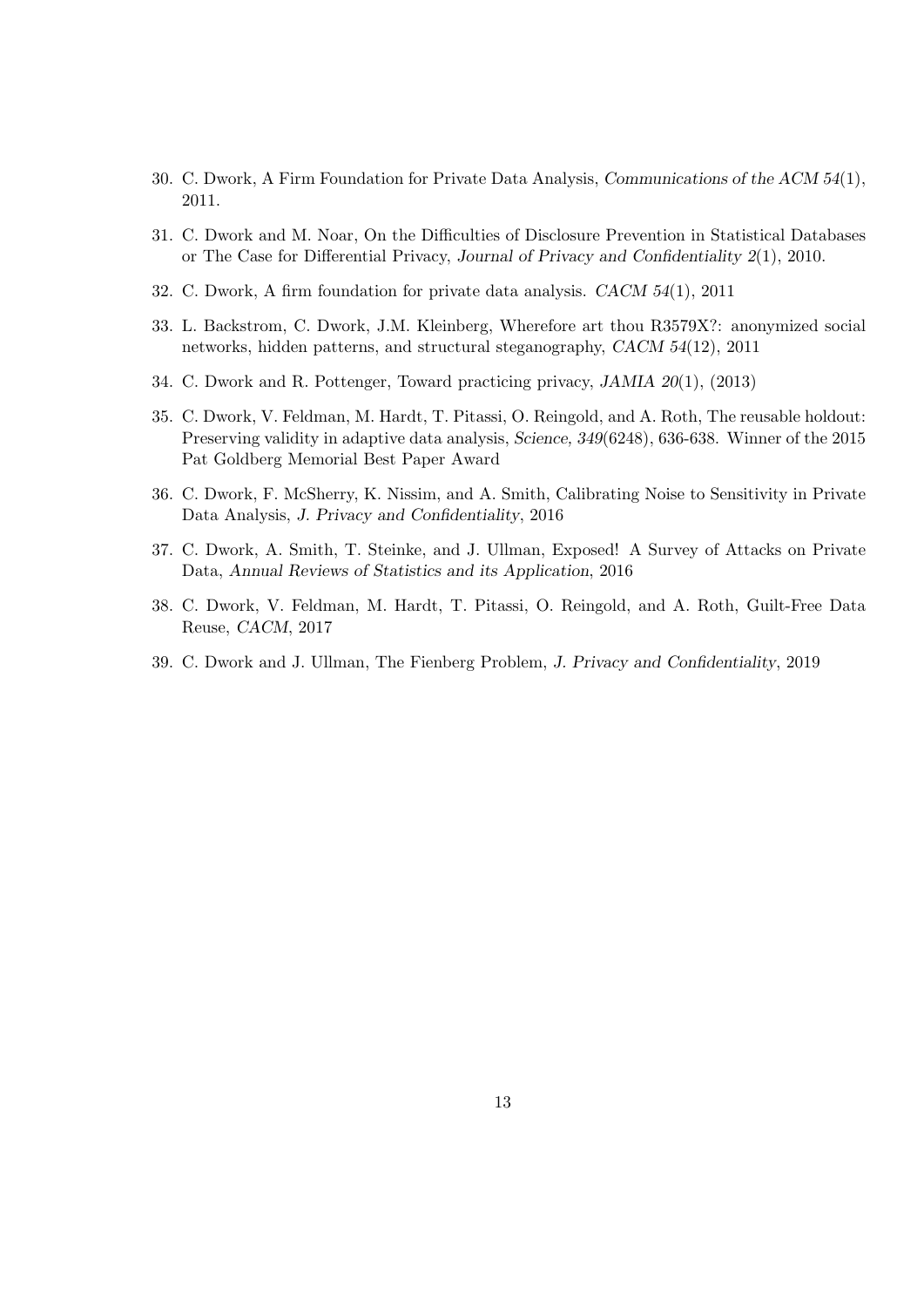#### Papers in Conference Proceedings

- 1. S. Cook and C. Dwork, "Bounds on the Time for Parallel RAMs to Compute Simple Functions," Proceedings of the 14th Symposium on Theory of Computing, 1982
- 2. D. Dolev, C. Dwork, N. Pippenger, and A. Wigderson, "Superconcentrators, Generalizers, and Generalized Connectors with Limited Depth," Proceedings of the 15th Symposium on Theory of Computing, 1983
- 3. C. Dwork and D. Skeen, "The Inherent Cost of Nonblocking Commitment," Proceedings of the 2nd Symposium on Principles of Distributed Computing, 1983
- 4. "D. Dolev, C. Dwork, and L. Stockmeyer, "On the Minimal Synchronism needed for Distributed Consensus," Proceedings of the 24th Symposium on the Foundations of Computer Science, 1983
- 5. C. Dwork, N. Lynch, and L. Stockmeyer, "Consensus in the presence of Partial Synchrony," Proceedings of the 3rd Symposium on the Principles of Distributed Computing, 1984
- 6. C. Dwork and D. Skeen, "Patterns of Communication in Consensus Protocols," Proceedings of the 3rd Symposium on the Prinicples of Distributed Systems, 1984
- 7. B. Coan, D. Dolev, C. Dwork, and L. Stockmeyer, "The Distributed Firing Squad Problem," Proceedings of the 17th Symposium on Theory of Computing, 1985
- 8. B. Coan and C. Dwork, "Simultaneity is Harder than Agreement", Proceedings of the 5th IEEE Symposium on Reliability in Distributed Software and Database Systems, 1986
- 9. C. Dwork and Y. Moses, "Knowledge and Common Knowledge in a Byzantine Environment I: Crash Failures," Proceedings of the Conference on Theoretical Aspects of Reasoning About Knowledge, 1986
- 10. C. Dwork, P. Kanellakis, and L. Stockmeyer, "Parallel Algorithms for Term Matching," Proceedings of the 8th International Conference on Automated Deduction, 1986
- 11. C. Dwork, D. Peleg, N. Pippenger, and E. Upfal, "Fault Tolerance in Networks of Bounded Degree," Proceedings of the 18th Annual ACM Symposium on Theory of Computing, 1986
- 12. C. Dwork, D. Shmoys, and L. Stockmeyer, "Flipping Persuasively in Constant Expected Time," Proceedings of the 27th Annual Symposium on Foundations of Computer Science, 1986
- 13. A. Bar-Noy, D. Dolev, C. Dwork, and R. Strong, "Shifting Gears: Changing Algorithms on the Fly to Expedite Byzantine Agreement," Proceedings of the 6th Annual ACM Symposium on Principles of Distributed Computing, 1987
- 14. C. Dwork and L. Stockmeyer, "Zero Knowledge with Finite State Verifiers," Invited Paper, CRYPTO'88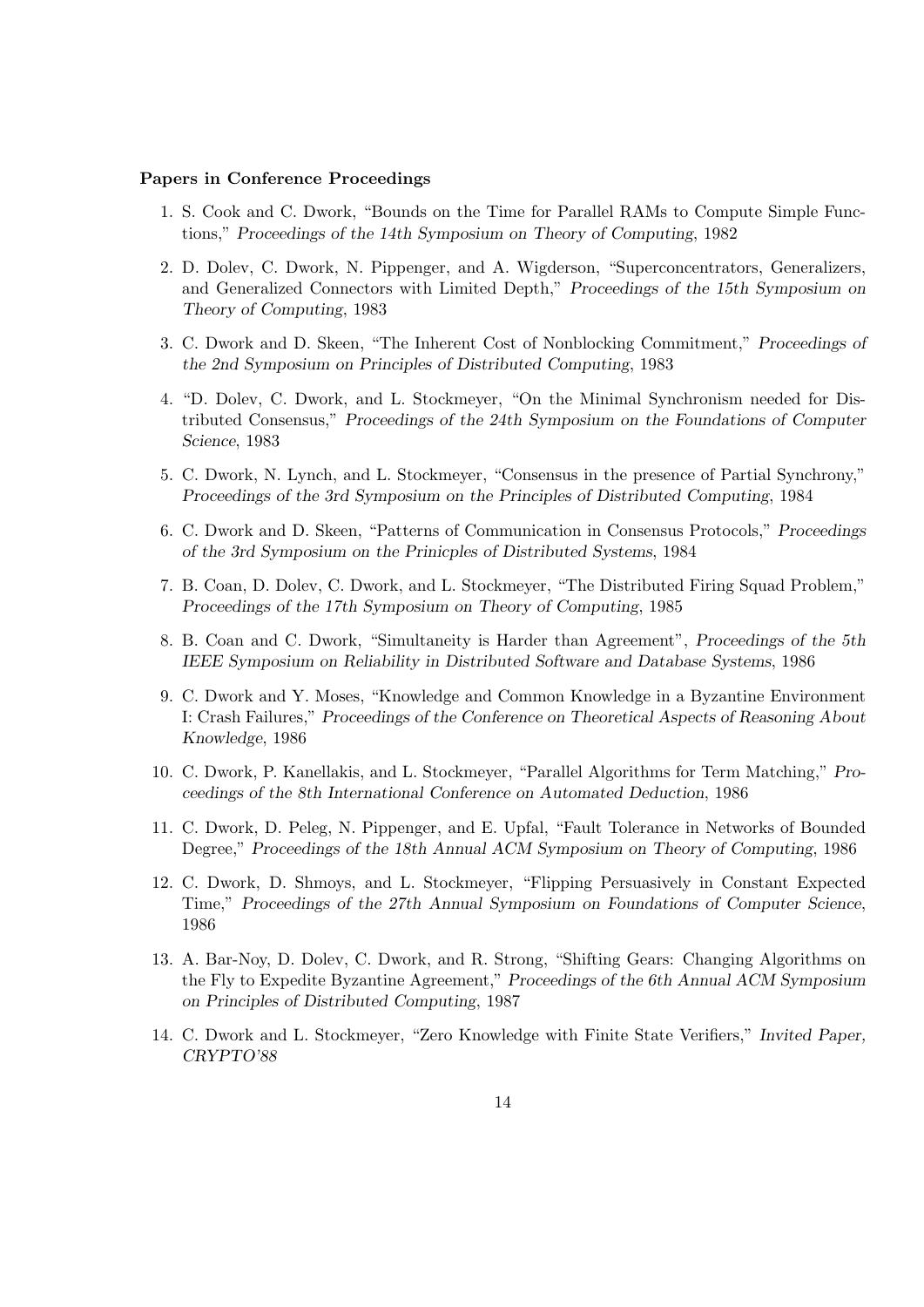- 15. C. Dwork and L. Stockmeyer, "A Gap Theorem for 2-Way Probabilistic Finite State Automata," Proceedings of the 30th Annual Symposium on Foundations of Computer Science, 1989
- 16. D. Dolev, C. Dwork, O. Waarts, and M. Yung, "Perfectly Secure Message Transmission," Proceedings of the 31st Annual Symposium on Foundations of Computer Science, 1990
- 17. C. Dwork, "Strong Verifiable Secret Sharing," Proceedings of the 4th International Workshop on Distributed Algorithms, 1990
- 18. D. Dolev, C. Dwork, and M. Naor, "Non-Malleable Cryptography," Proceedings of the 23rd Annual ACM Symposium on Theory of Comptuting, 1991
- 19. H. Attiya, D. Dwork, N. Lynch, and L. Stockmeyer, "Bounds on the Time to Reach Agreement in the Presence of Timing Uncertainty," Proceedings of the 23rd Annual ACM Symposium on Theory of Comptuting, 1991
- 20. C. Dwork, "On Verification in Secret Sharing," Proc. CRYPTO '91, Springer Verlag LNCS Vol. 576, 1992
- 21. C. Dwork and O. Waarts, "Simple and Efficient Bounded Concurrent Timestamping, or, Bounded Concurrent Timestamp Systems are Comprehensible!" Proceedings of the 24th Annual ACM Symposium on Theory of Computing, 1992, pp. 655–666
- 22. C. Dwork, M. Herlihy, S. Plotkin, and O. Waarts, "Time-Lapse Snapshots," Proceedings of the Israel Symposium on the Theory of Computing and Systems, 1992, pp. 154–170
- 23. C. Dwork, J. Halpern, and O. Waarts, "Accomplishing Work in the Presence of Failures," Proceedings of the 11th Annual ACM on Principles of Distributed Computing, 1992, pp. 91–102
- 24. C.Dwork and M. Naor, "Pricing via Processing," Proc. CRYPTO '92
- 25. C. Dwork, U. Feige, J. Kilian, M. Naor, S. Safra, "Low Communication 2-Prover Zero-Knowledge Proofs for NP," Proc. CRYPTO '92
- 26. C. Dwork, M. Herlihy, and O. Waarts, "Contention in Shared-Memory Algorithms," Proc. 25th Annual Symposium on Theory of Computing, 1993
- 27. C. Dwork, M. Herlihy, and O. Waarts, "Bounded Round Numbers," Proc. 12th Annual Symposium on Principles of Distributed Computing, 1993, pp. 53–64
- 28. C. Dwork and M. Naor, "Efficient Existentially Unforgeable Signatures," February, 1994, CRYPTO '94
- 29. M. Ajtai, J. Aspnes, C. Dwork, O. Waarts, "The Competitive Analysis of Wait-Free Algorithms and its Application to the Cooperative Collect Problem," 35th IEEE Symposium on Foundations of Computer Science, 1994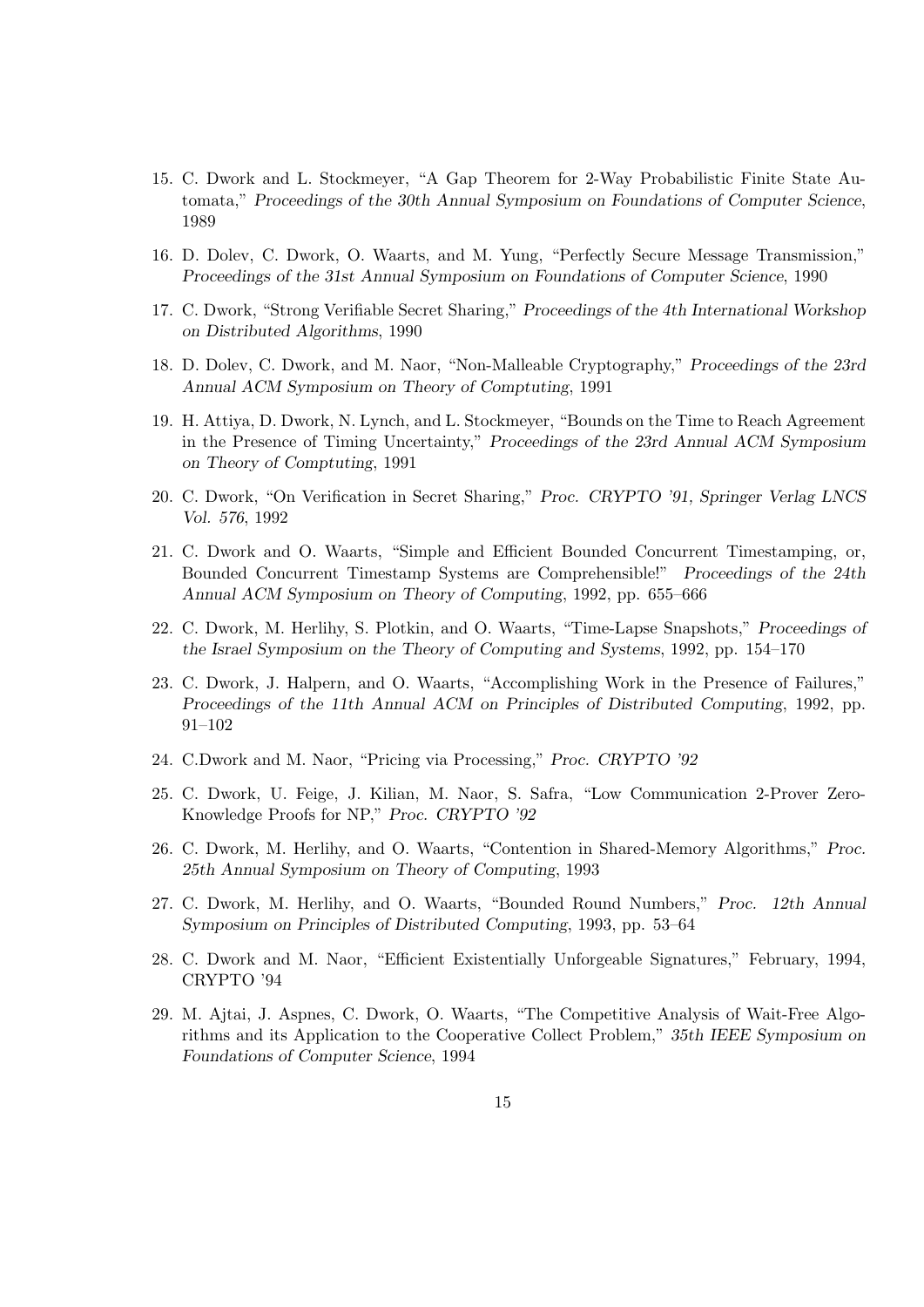- 30. D. Choy, R. Dievendorff, C. Dwork, J. Lotspiech, R. Morris, L. Anderson, A. Bell, T. Griffin, B. Hoenig, J. McCrossin, A. Miller, N. Pass, F. Pestoni, D. Picciano, "The Almaden Distributed Digital Library System," ADL'95, 1995
- 31. C. Dwork, J. Lotspiech, and M. Naor, "Digital Signets for Protection of Digital Information," Proc. 28th Annual Symposium on Theory of Computing, 1996
- 32. C. Dwork, C-T. Ho, H. R. Strong, "Collective Consistency," Proc. 10th Workshop on Distributed Algorithms, 1996
- 33. D. Choy, C. Dwork, J. Lotspiech, L. Anderson, J. Boyer, R. Dievendorf, T. Griffin, B. Hoenig, M. Jackson, W. Kaka, J. McCrossin, A. Miller, R. Morris, N. Pass, A Digital Library System for Periodicals Distribution, ADL'96 (Advances in Digital Libraries '96)
- 34. R. Canetti, C. Dwork, M. Naor, R. Ostrovsky, Deniable Encryption, "Security in Communication Networks" workshop, Amalfi, Italy 1996 and CRYPTO'97
- 35. M. Ajtai and C. Dwork, "A Public-key Cryptosystem with Worst-case/Average-case Equivalence," STOC'97
- 36. C. Dwork, M. Naor, and A. Sahai, "Concurrent Zero-Knowledge," STOC'98
- 37. C. Dwork and A. Sahai, "Concurrent Zero-Knowledge: Reducing the Need for Timing Constraints," CRYPTO'98
- 38. C. Dwork, M. Naor, O. Reingold, and L. Stockmeyer, "Magic Functions," FOCS'99
- 39. C. Dwork and M. Naor, "Zaps and Their Applications" STOC 2000
- 40. C. Dwork, R. Kumar, M. Naor, D. Sivakumar, "Rank Aggregation Methods for the Web," WWW10; selected as Web Search Area highlight and one three best IBM research papers for 2001 in the CS/EE/Math categories.
- 41. C. Dwork and L. Stockmeyer, 2-Round Zero Knowledge and Proof Auditors, STOC 2002.
- 42. S. Chien, C. Dwork, R. Kumar, D. Simon, and D. Sivakumar, Towards Exploiting Link Evolution, Workshop on Algorithms for the Web, November, 2002.
- 43. C. Dwork, A. Goldberg, and M. Naor, On Memory-Bound Functions for Combating Spam, CRYPTO 2003.
- 44. C. Dwork, R. Shaltiel, A. Smith, L. Trevisan, Analysis of a 2-Round Zero-Knowledge Argument, Theory of Cryptography Conference, 2004.
- 45. C. Dwork, M. Naor, and O. Reingold, Immunizing Encryption Schemes from Decryption Errors, EUROCRYPT 2004.
- 46. C. Dwork and K. Nissim, Privacy-Preserving Datamining on Vertically Partitioned Databases, CRYPTO 2004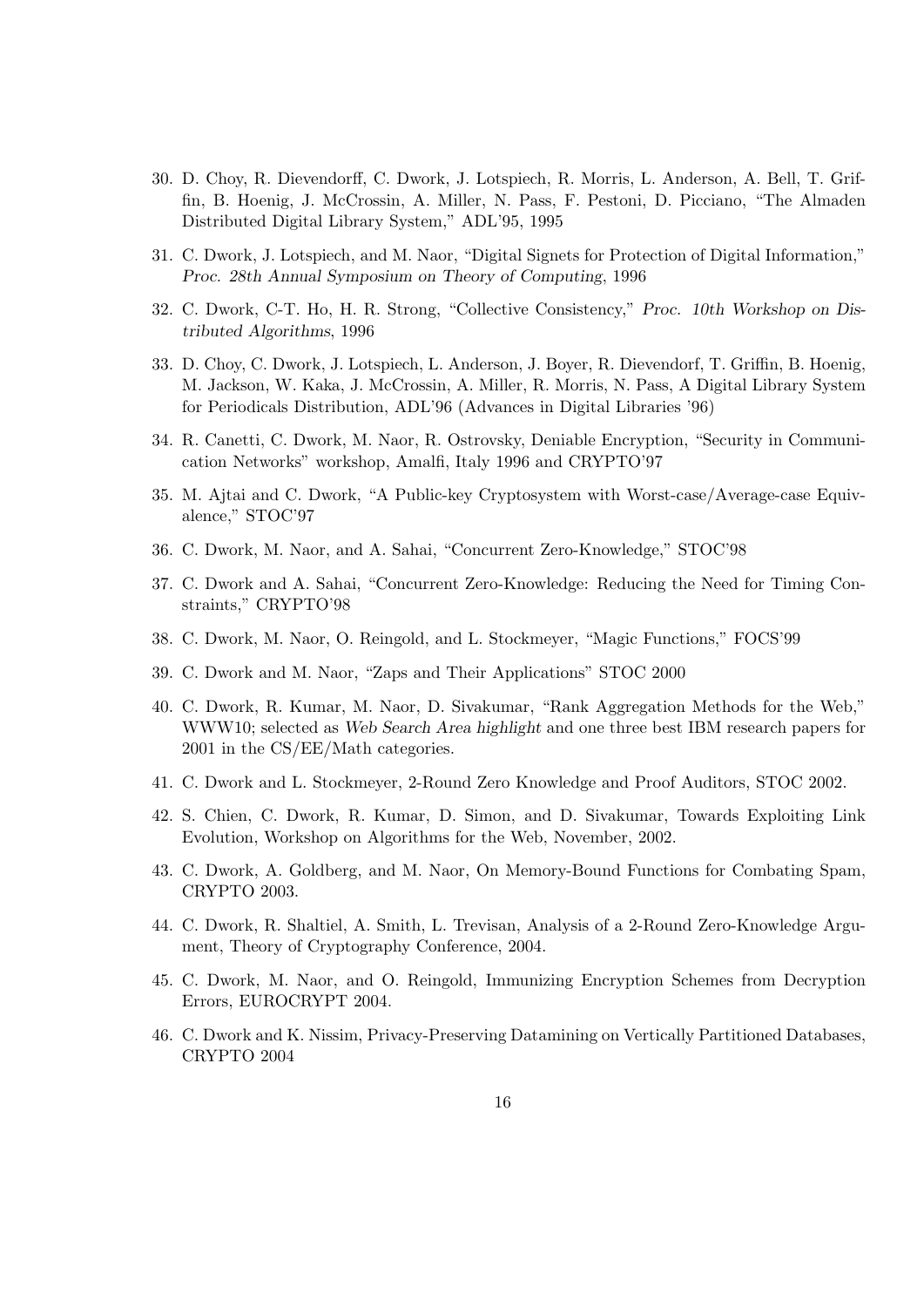- 47. C. Dwork, Fighting Spam: The Science, (invited talk), LATIN, 2004.
- 48. S. Chawla, C. Dwork, F. McSherry, A. Smith, and H. Wee, Towards Privacy in Public Databases, Theory of Cryptography Conference, 2005.
- 49. A. Blum, C. Dwork, F. McSherry, and K. Nissim, Practical Privacy: The SuLQ Framework, Principals of Database Systems, 2005.
- 50. C. Dwork, Sub-linear Queries Statistical Databases: Privacy with Power, Cryptography Track, RSA, (invited talk), 2005.
- 51. S. Chawla, C. Dwork, F. McSherry, and K. Talwar, On Privacy-Preserving Histograms, Uncertainty in Artificial Intelligence, 2005.
- 52. C. Dwork, M. Naor, and H. Wee, Pebbling and Proofs of Work, CRYPTO 2005.
- 53. M. Ajtai, C. Dwork, and L. Stockmeyer, Architecture for Secure Computing, by Ajtai, Dwork, and Stockmeyer Latin American Theory of Informatics Conference (LATIN), 2006.
- 54. N. Ailon, S. Chien, and C. Dwork, On Clusters in Markov Chains, Latin American Theory of Informatics Conference (LATIN), 2006.
- 55. C. Dwork, F. McSherry, K. Nissim, and A. Smith, Calibrating Noise to Sensitivity in Private Data Analysis, Theory of Cryptography Conference, 2006.
- 56. C. Dwork, K. Kenthapadi, F. McSherry, I. Mironov, and M. Naor, Our Data, Ourselves: Privacy via Distributed Noise Generation, Eurocrypt, 2006.
- 57. C. Dwork, Differential Privacy, ICALP 2006 (invited talk).
- 58. C. Dwork, Ask a Better Question, Get a Better Answer: A New Approach to Private Data Analysis, International Conference on Database Theory (invited talk), 2007.
- 59. B. Barak, K. Chaudhuri, C. Dwork, S. Kale, F. McSherry, K. Talwar, Privacy, accuracy, and consistency too: a holistic solution to contingency table release, PODS 2007.
- 60. C. Dwork, F. McSherry, K. Talwar, The price of privacy and the limits of LP decoding, STOC 2007. L. Backstrom, C. Dwork, J. Kleinberg, Wherefore art thou r3579x?: anonymized social networks, hidden patterns, and structural steganography. WWW (Best Paper), 2007.
- 61. C. Dwork, F. McSherry, and K. Talwar, Differentially Private Marginals Release with Mutual Consistency and Error Independent of Sample Size, Proceedings of the Joint UNECE-EuroSTAT Work Session on Statistical Data Confidentiality (invited paper), 2007.
- 62. C. Dwork, An Ad Omnia Approach to Defining and Achieving Private Data Analysis, Proceedings of the First SIGKDD International Workshop on Privacy, Security, and Trust in KDD (PinKDD'07), Lecture Notes in Computer Science, Volume 4890, Springer, (invited paper) 2008; received the 2009 PET Award for Outstanding Research in Privacy Enhancing Technologies.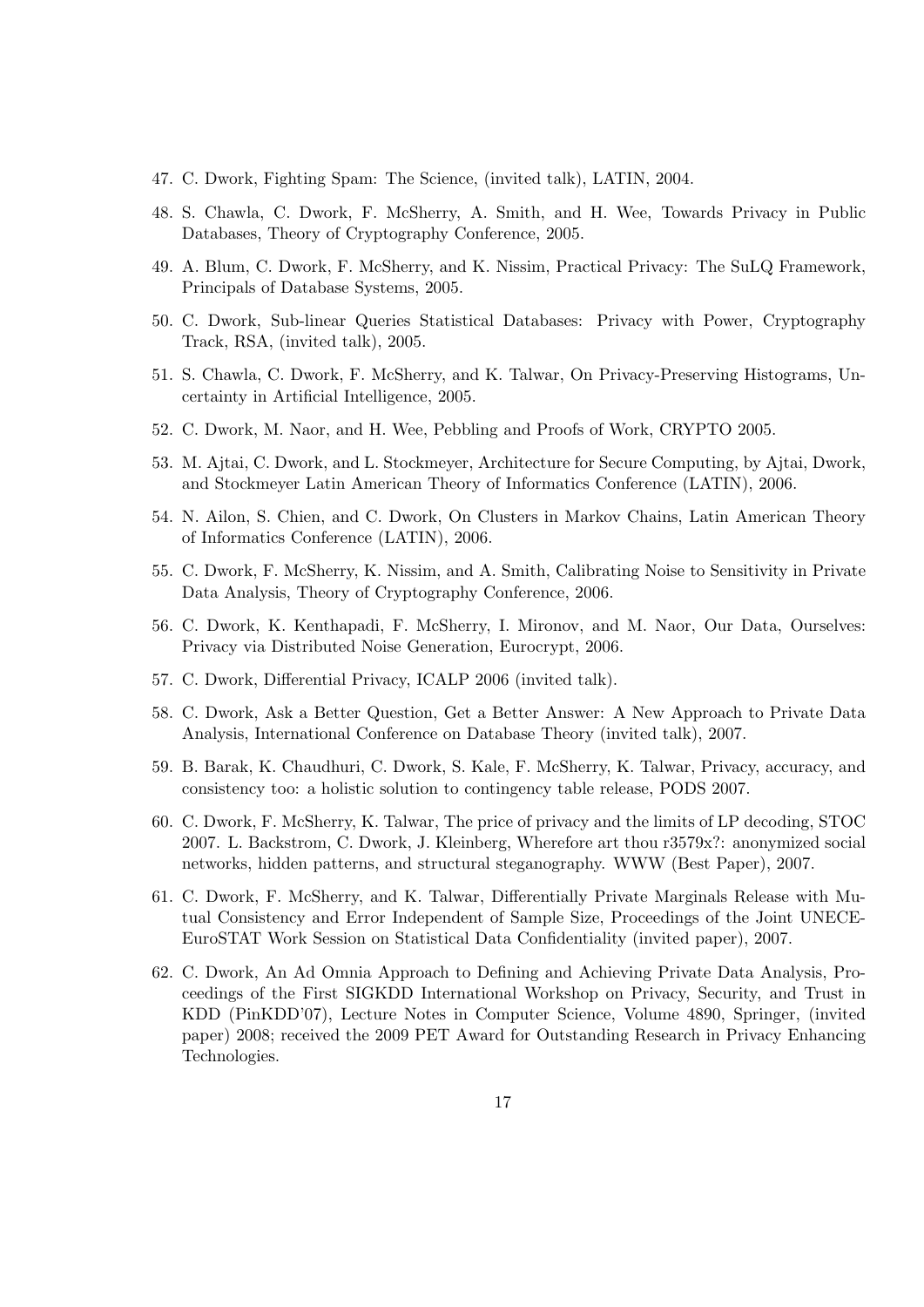- 63. C. Dwork, Differential Privacy: A Survey of Results, Proceedings of The 5th Annual Conference on Theory and Applications of Models of Computation, (invited talk), 2008.
- 64. C. Dwork and S. Yekhanin, New Efficient Attacks on Statistical Disclosure Control Mechanisms, CRYPTO 2008.
- 65. C. Dwork, Differential Privacy: A Survey of Results, Proc. TAMC 2008.
- 66. C. Dwork, M. Naor, G. Rothblum, and V. Vaikuntanathan, How Efficient Can Memory Checking Be?, Proc. TCC 2009.
- 67. C. Dwork, The Differential Privacy Frontier (Extended Abstract), TCC 2009 (invited paper).
- 68. C. Dwork, M. Naor, O. Reingold, G. Rothblum, and S. Vadhan, On the complexity of differentially private data release: efficient algorithms and hardness results, Proc. STOC 2009.
- 69. C. Dwork and J. Lei, Differential privacy and robust statistics, Proc. STOC 2009
- 70. C. Dwork, Differential Privacy in New Settings (invited talk), Proc. SODA, 2010
- 71. C. Dwork, M. Naor, T. Pitassi, G. Rothblum, and S. Yekhanin, Pan-Private Streaming Algorithms, Proc. First Innovations in Computer Science Conference, 2010
- 72. C. Dwork, M. Naor, T. Pitassi, and G. Rothblum, Differential Privacy Under Cointinual Observation, Proc. STOC 2010
- 73. C. Dwork, G. Rothblum, and S. Vadhan, Boosting and Differential Privacy, Proc. FOCS, 2010
- 74. C. Dwork, M. Hardt, T. Pitassi, O. Reingold, and R. Zemel, Fairness through awareness, Proc. ITCS, 2012
- 75. C. Dwork, M. Naor, and S. Vadhan, The Privacy of the Analyst and the Power of the State, Proc. FOCS, 2012
- 76. R. Zemel, Y. Wu, K. Swersky, T. Pitassi, and C. Dwork, Learning Fair Representations, Proc. ICML, 2013
- 77. C. Dwork, K. Talwar, A. Thakurta, and L. Zhang, Analyze Gauss: Optimal Bounds for Privacy-Preserving PCA, Proc. STOC, 2014
- 78. C. Dwork, A. Nikolov, and K. Talwar, Using Convex Relaxations for Efficiently and Privately Releasing Marginals, Proc. SoCG, 2014
- 79. C. Dwork, V. Feldman, M. Hardt, T. Pitassi, O. Reingold, and A. Roth, Preserving Statistical Validity in Adaptive Data Analysis, Proc. STOC, 2015
- 80. C. Dwork, A. Smith, T. Steinke, J. Ullman, and S. Vadhan, Robust Traceability from Trace Amounts, Proc. FOCS, 2015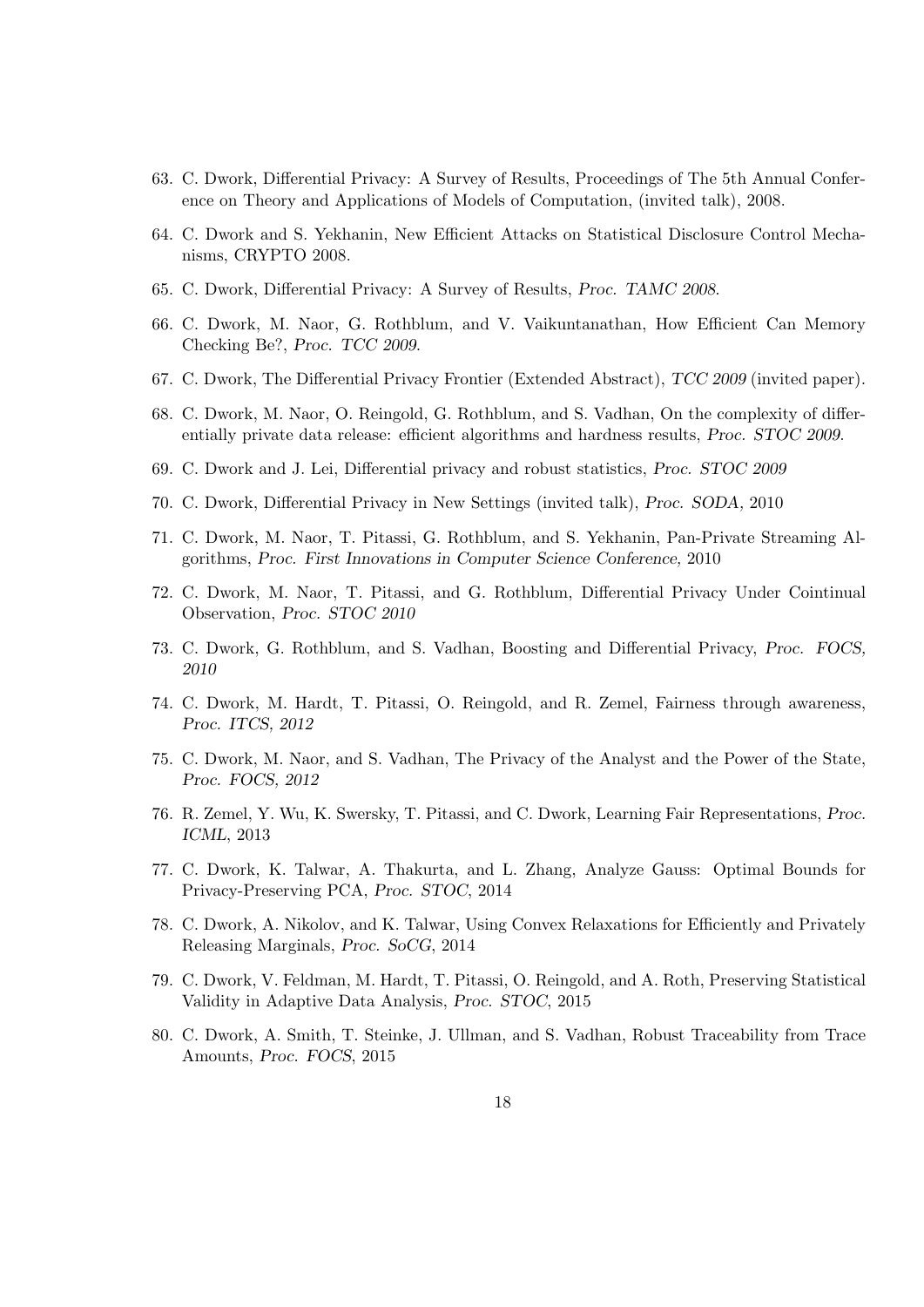- 81. C. Dwork, M. Naor, O. Reingold, and G. Rothblum, Pure Differential Privacy for Rectangle Queries via Private Partitions, Proc. Asiacrypt, 2015
- 82. C. Dwork, V. Feldman, M. Hardt, T. Pitassi, O. Reingold, and A. Roth, Generalization in Adaptive Data Analysis and Holdout Reuse, proc NIPS, 2015
- 83. C. Dwork, M. Naor, and G. Rothblum, Spooky Interaction and Its Discontents: Compilers for Succinct Two-Message Argument Systems. CRYPTO, 2016
- 84. C. Dwork, N. Immorlica, A. Kalai, and M. Leiserson, Decoupled Classifiers for Group-Fair and Efficient Machine Learning, FAT\* 2018 (and FATML workshop poster, 2017)
- 85. M. Bun, C. Dwork, G. Rothblum, and T. Steinke, Composable and Versatile Privacy via Trucated CDP, Theory and Practice of Differential Privacy (TPDP; poster), 2017, and STOC 2018
- 86. V. Feldman and C. Dwork, Privacy-preserving Prediction, COLT, 2018
- 87. C. Dwork and C. Ilvento, Fairness Under Composition, ITCS 2019
- 88. Z. Deng, C. Dwork, and A. Smith, Differential Privacy After the Fact: The Case of Congressional Reapportionment, Theory and Practice of Differential Privacy (TPDP; refereed workshop), 2019
- 89. C. Dwork, M. Kim, O. Reingold, N. Rothblum, and G. Yona, Learning from Outcomes: Evidence-Based Rankings, FOCS 2019
- 90. C. Dwork, C. Ilvento, and M. Jagadeesan, Individual Fairness in Pipelines, First Symposium on Foundations of Responsible Computing, FORC 2020
- 91. C. Dwork, C. Ilvento, P. Sur, and G. Rothblum, Abstracting Fairness: Oracles, Metrics, and Interpretability, First Symposium on Foundations of Responsible Computing, FORC 2020
- 92. Z. Deng, C. Dwork, J. Wang, L. Zhang, Interpreting Robust Optimization via Adversarial Influence Functions ICML, 2020
- 93. M. Neunhoeffer, Z. Steven Wu and C. Dwork, Private Post-GAN Boosting, TPDP (poster), 2020
- 94. C. Dwork and C. Ilvento, Consistent Integer, Non-Negative, Hierarchical Histograms without Integer Programming, TPDP (poster), 2020

#### Other Venues

- 1. C. Dwork and G. Rothblum, Concentrated Differential Privacy, https://arxiv.org/pdf/1603.01887.pdf
- 2. C. Dwork, W. Su, and L. Zhang, Private False Discovery Control, https://arxiv.org/pdf/1511.03803v1. submitted to JPC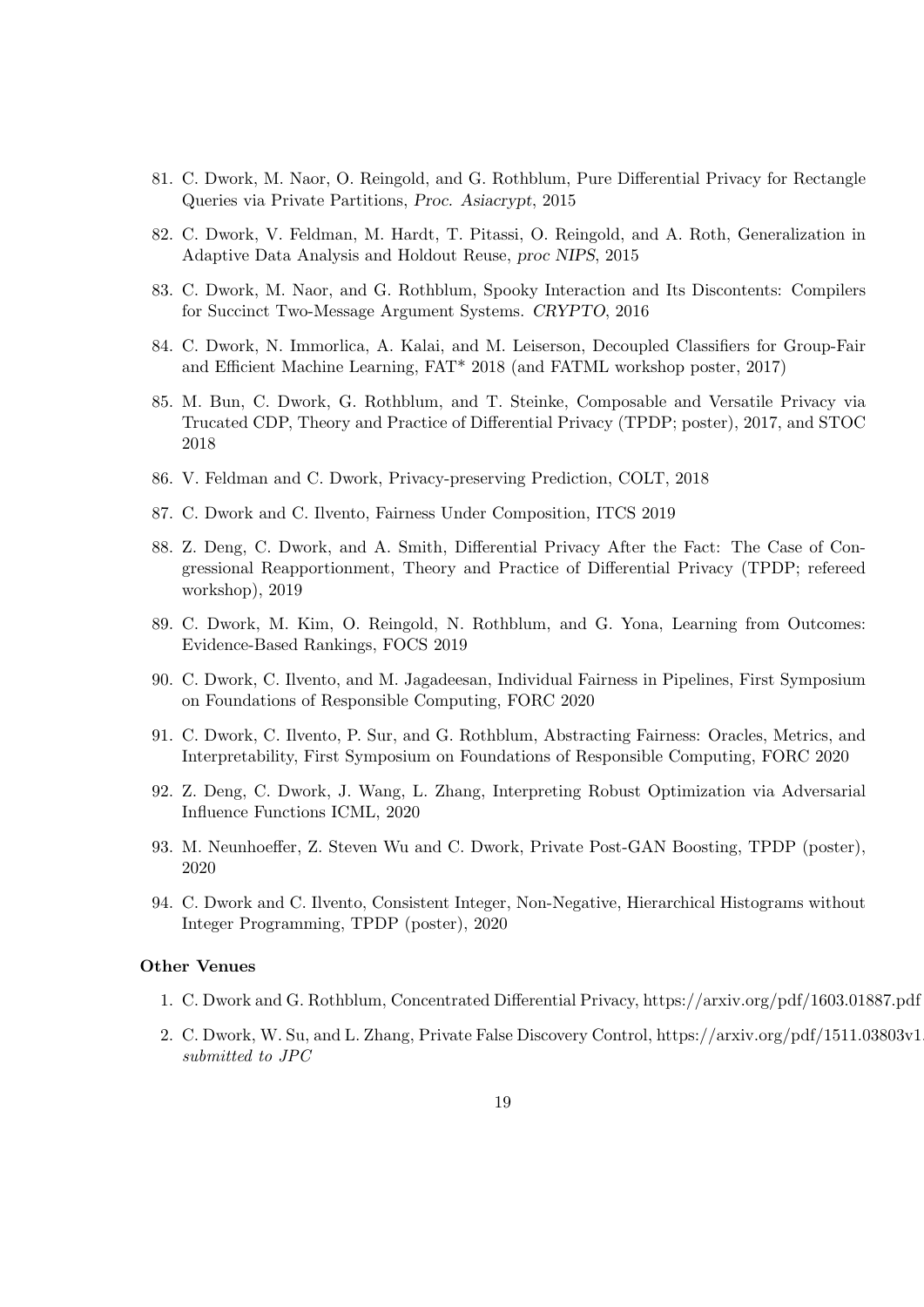3. J. Abowd, L. Alvisi, C. Dwork, S. Kannan, A. Machanavajjhala, and J. Reiter, Privacy-Preserving Data Analysis for the Federal Statistical Agencies, Transition Document 2017, website of the Computing Community Consortium (CCC), available at https://cra.org/ccc/wpcontent/uploads/sites/2/2015/01/CCCPrivacyTaskForcePaperRevised-FINAL.pdf (accessed 5/24/2018)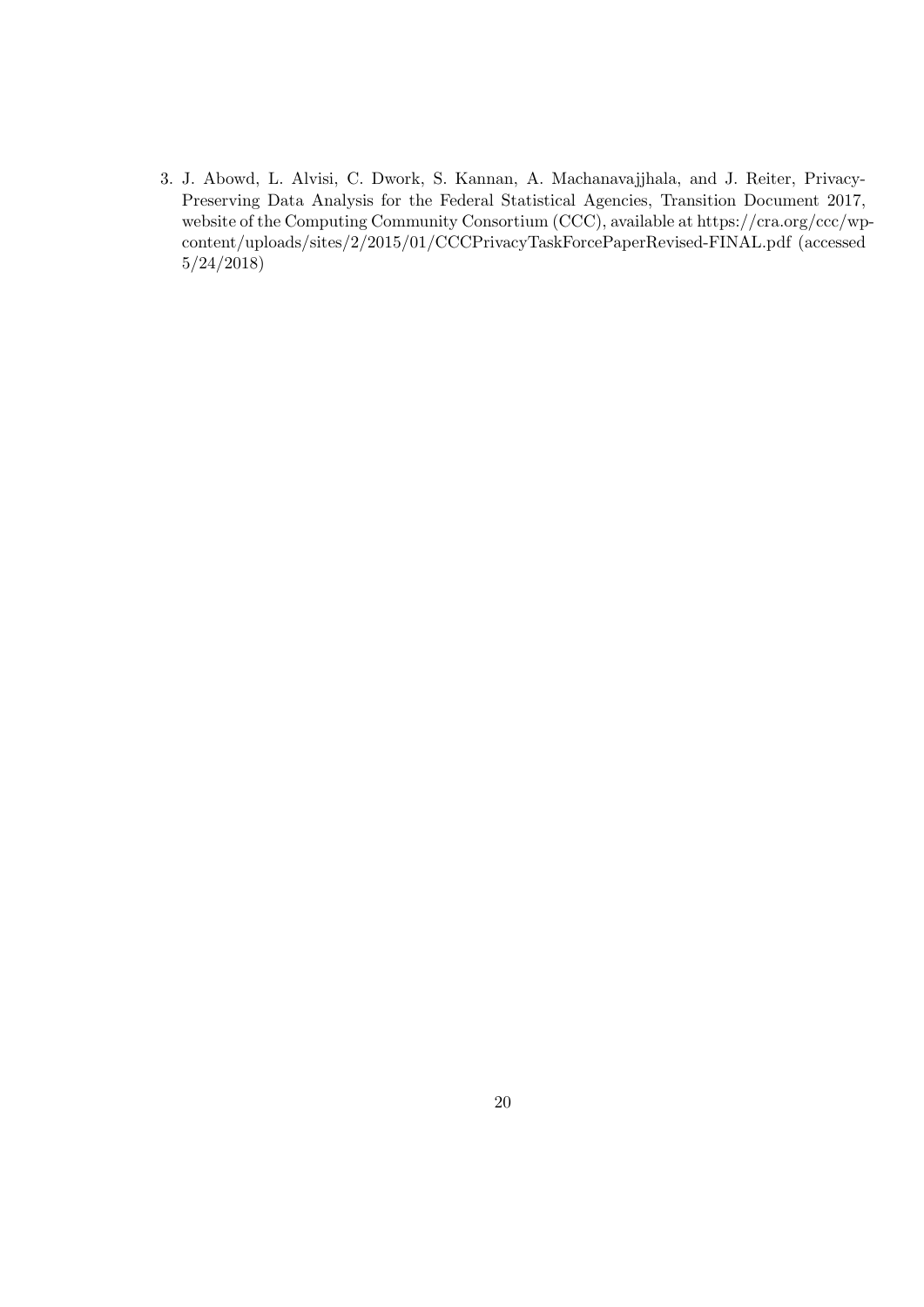### Patents

- 1. Dolev, Danny (Jerusalem, IL) Dwork, Cynthia (Palo Alto, CA) System for secure and private communication in a triple-connected network, US Pat. No. 5,161,186 (Nov. 3, 1992).
- 2. Dwork, Cynthia (Palo Alto, CA) Halpern, Joseph Y. (Cupertino, CA) Strong Jr., Hovey R. (San Jose, CA) Fault-Tolerant Load Management System and Method, US Pat. No. 5,513,354 (Apr. 30, 1996).
- 3. Dwork, Cynthia (Palo Alto, CA) Naor, Simeon (Tel-Aviv, IL) Method for message authentication from non-malleable cryptosystems, US Pat. No. 5,539,826 (Jul 23, 1996).
- 4. Dwork, Cynthia (Palo Alto, CA) Ho, Ching-tien (San Jose, CA) Strong Jr., Hovey Raymond (San Jose, CA) Method and System for Achieving Collective Consistency in Detecting Failures in a Distributed Computing System, US Pat. No. 5,682,470 (Oct. 28, 1997)
- 5. Dwork, Cynthia (Palo Alto, CA) Halpern, Joseph Y. (Cupertino, CA) Strong Jr., Hovey R. (San Jose, CA) Fault tolerant load management system and method United States Patent 5727210 03/10/1998
- 6. Dwork, Cynthia (Palo Alto, CA) Naor, Moni (Tel Aviv, IL) Pestoni, Florian (Buenos Aires, AR) System and method for certifying content of hard-copy documents, US Pat. No. 5,926,551 (Jul. 20, 1999)
- 7. Dwork, Cynthia (Palo Alto, CA) Halpern, Joseph Y. (Cupertino, CA) Lotspiech, Jeffrey Bruce (San Jose, CA) Method and System for Protection of Digital Information, US Pat. No. 5,978,482 (Nov. 2, 1999)
- 8. Dwork, Cynthia (Palo Alto, CA) Halpern, Joseph Y. (Cupertino, CA) Lotspiech, Jeffrey Bruce (San Jose, CA) Method and System for Protection of Digital Information, US Pat. No. 6,038,316 (Mar. 14, 2000)
- 9. C. Dwork, M. Naor and F. Pestoni, System and method for verifying signatures on documents, US Patent No. 6,081,610 (June 27, 2000)
- 10. Dwork, Cynthia (Palo Alto, CA) Naor, Moni (Tel Aviv, IL) Pestoni, Florian (Buenos Aires, AR) Machine-readable checks United States Patent 6126203 10/03/2000
- 11. Dwork, Cynthia (San Francisco, CA, US) Naor, Simeon (Tel-Aviv, IL) Ravikumar, Shanmugasundaram (San Jose, CA, US) Sivakumar, Dandapani (Cupertino, CA, US) System and method for aggregating ranking results from various sources to improve the results of web searching United States Patent 20030037074 02/20/2003
- 12. Dwork, Cynthia (San Francisco, CA, US) Naor, Simeon (Matam, IL) Ravikumar, Shanmugasundaram (San Jose, CA, US) Sivakumar, Dandapani (Cupertino, CA, US) System and method for aggregating ranking results from various sources to improve the results of web searching United States Patent 7,188,106 03/06/2007